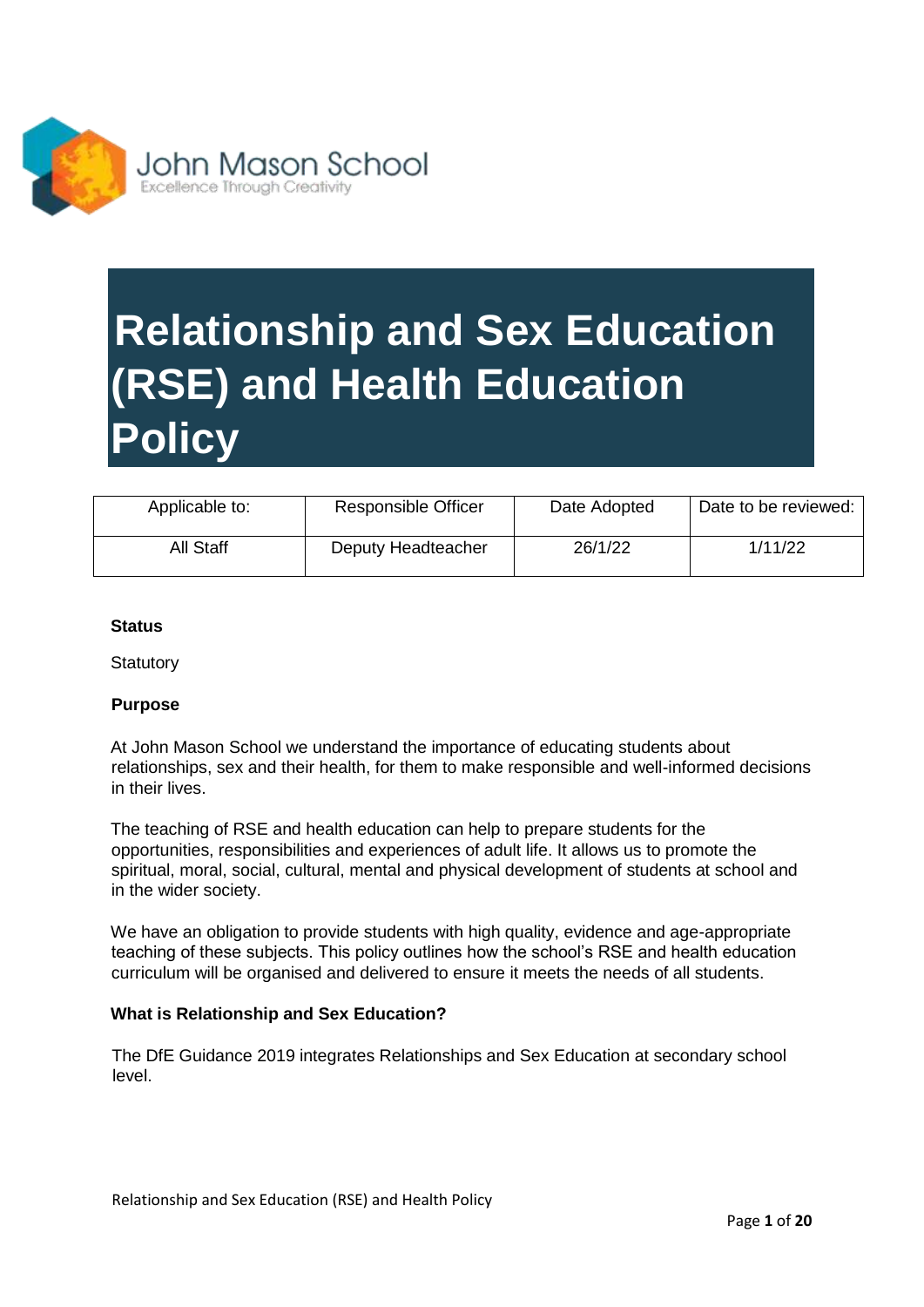Most of the DfE outcomes relating to Sex Education sit within the 'Intimate and sexual relationships, including sexual health' section of the guidance and include aspects like:

- the facts about reproductive health...
- the facts about the full range of contraceptive choices ...
- how the different sexually transmitted infections (STIs), including HIV/AIDS, are transmitted…
- how to get further advice...
- consent and the law

#### *DfE Guidance page29.*

At John Mason School we agree with the Sex Education Forum definition of Sex Education (as above). We value PSHE, and it is mainly delivered through our Character Education lessons as a way to support students' development as human beings, to enable them to understand and respect who they are, to empower them with a voice and to equip them for life and learning.

We include the statutory Relationships, Sex and Health Education within our whole-school PSHE Programme.

To ensure progression and a spiral curriculum, we use Jigsaw, the mindful approach to PSHE, delivered through Character Education lessons as our chosen teaching and learning programme and tailor it to our students' needs. The mapping document, 'Jigsaw 11-16 and statutory RSE and Health Education', shows exactly how Jigsaw and, therefore, our school, meets the statutory RSE and Health Education requirements. See Appendix 1.

This programme's complimentary update policy ensures we are always using the most upto-date teaching materials and that our teachers are well-supported. Through the Jigsaw programme we plan for our students to develop the following:-

#### **1) Attitudes and values**

- learning the importance of values, individual conscience and moral choices;
- learning the value of family life, stable and loving relationships; marriage
- learning about the nurture of children;
- learning the value of respect, love and care;
- exploring, considering and understanding moral dilemmas;
- developing critical thinking as part of decision-making.

#### **2) Personal and social skills**

- learning to manage emotions and relationships confidently and sensitively;
- developing self-respect and empathy for others;
- learning to make choices with an absence of prejudice;
- developing an appreciation of the consequences of choices made (both positive and negative);
- managing conflict;
- learning how to recognise and avoid exploitation and abuse (both as exploited or exploiter).

#### **3) Knowledge and understanding**

learning and understanding physical development at appropriate stages;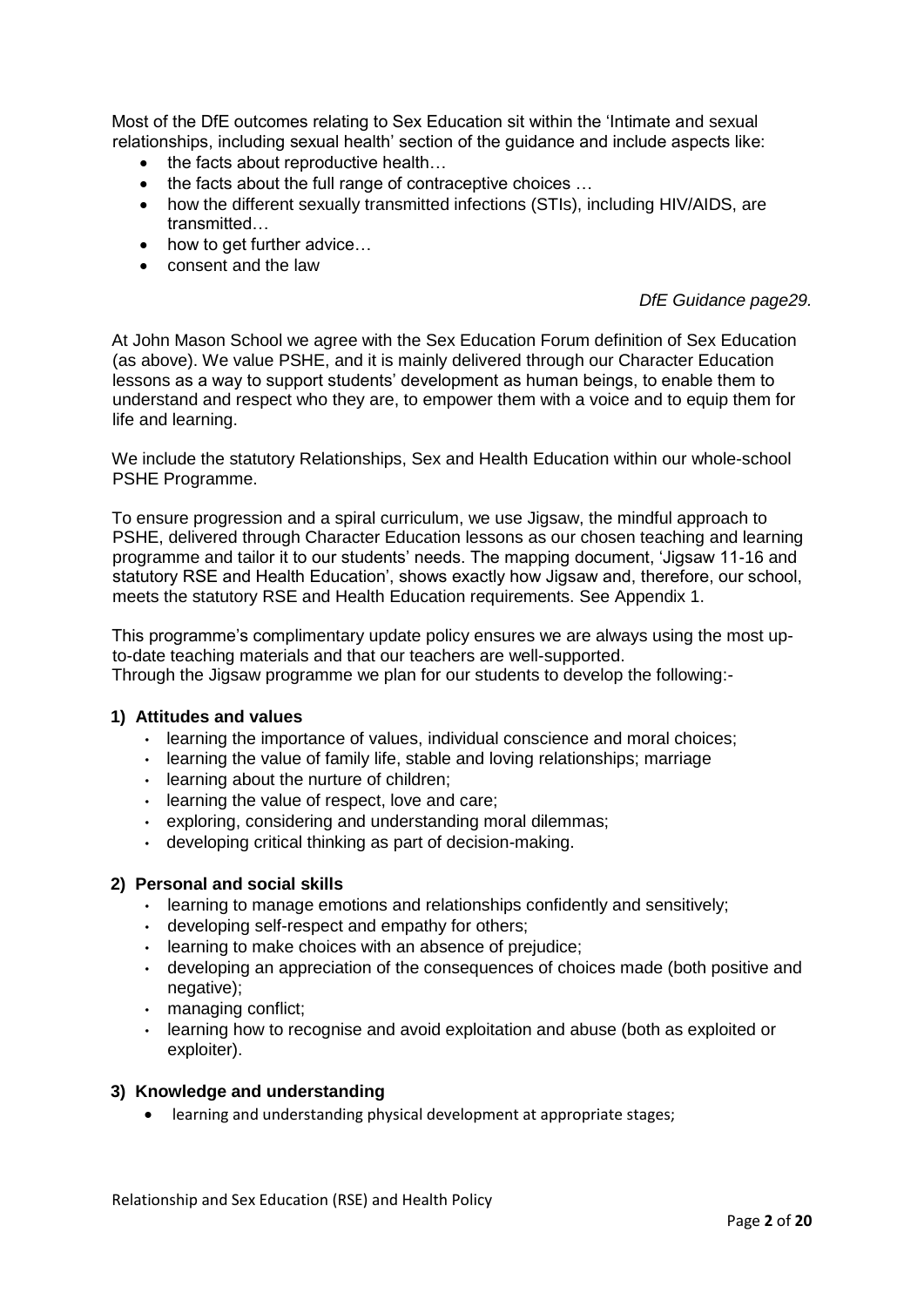- understanding human sexuality, reproduction, sexual health, emotions and relationships;
- learning about contraception and the range of local and national sexual health advice, contraception and support services;
- learning the reasons for delaying sexual activity, and the benefits to be gained from such delay;
- the avoidance of unplanned pregnancy.

#### **Aims**

Our Relationship and Sex Education aims to prepare students for an adult life in which they can:

- develop positive values and a moral framework that will guide their decisions, judgements and behaviour; have the confidence and self-esteem to value themselves and others and respect for individual conscience and the skills to judge what kind of relationship they want;
- understand the consequences of their actions and behave responsibly within sexual and pastoral relationships;
- avoid being exploited or exploiting others or being pressured into unwanted or unprotected sex;
- communicate effectively;
- be aware of their sexuality and understand human sexuality;
- understand the arguments for delaying sexual activity;
- understand the reasons for having protected sex;
- have sufficient information and skills to protect themselves and, where they have one, their partner from uninvited/unwanted conceptions and sexually transmitted infections including HIV;
- access confidential health advice, support and if necessary treatment; know how the law applies to sexual relationships.

#### **Health Education**

"It is important that the starting point for health and wellbeing education should be a focus on enabling pupils to make well-informed, positive choices for themselves."

*DfE Guidance page 35.*

Health Education in John Mason school will cover 'Mental wellbeing', 'Internet safety and harms', Physical health and fitness', Healthy eating', 'Drugs, alcohol and tobacco', 'Health and prevention', 'Basic First Aid', 'Changing adolescent body'.

Again, the mapping document shows transparently how the Jigsaw whole-school approach spirals the learning and meets all statutory requirements and more. See Appendix 1.

#### Principles and Values

John Mason School believes that every student has a valuable contribution to make to our community and aims to support each individual as they grow and learn. Relationship and Sex Education at John Mason School is set within this wider school context and supports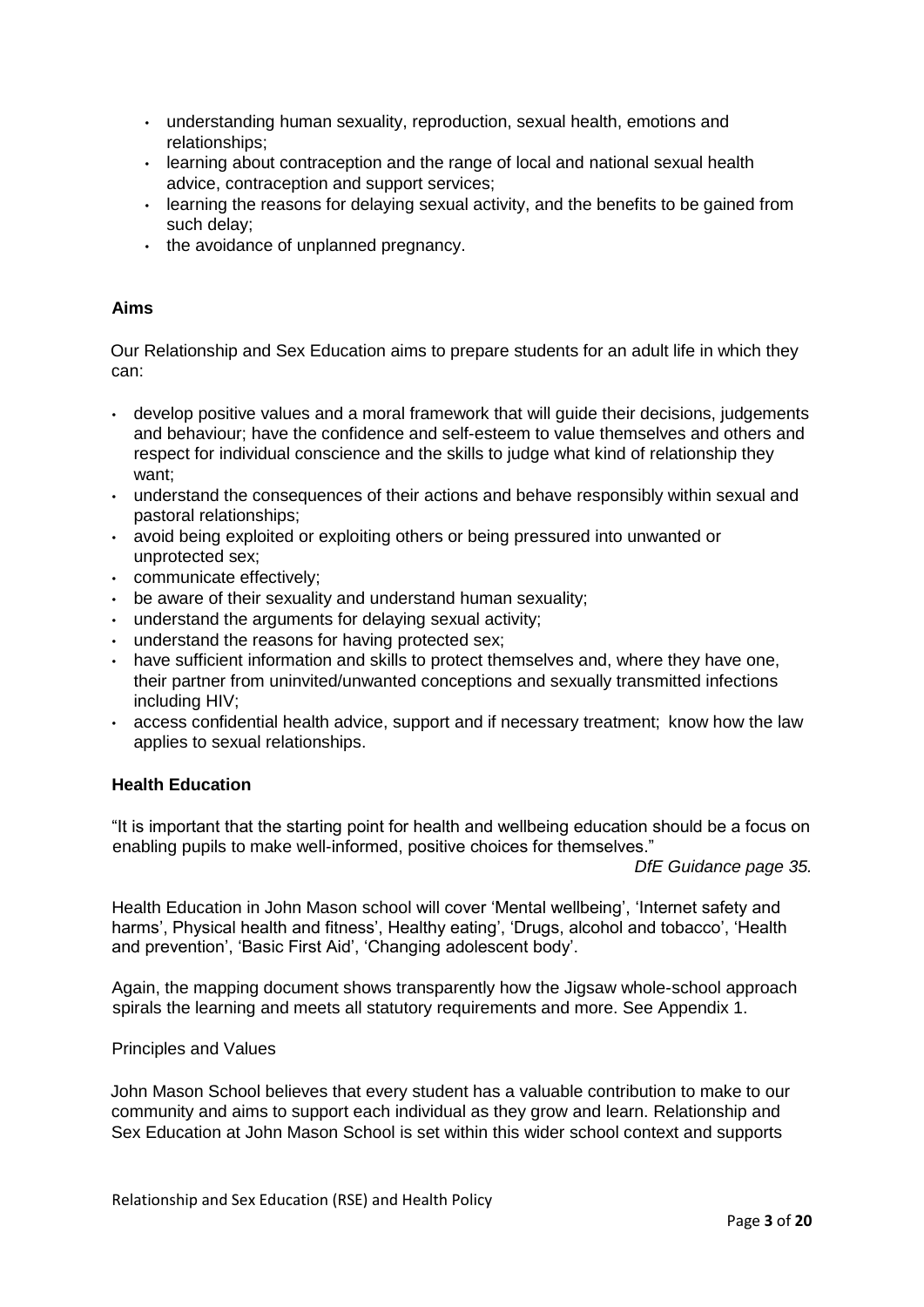family commitment and love, respect and affection, knowledge and openness. Family is a broad concept; not just one model, eg nuclear family. It includes a variety of types of family structure, and acceptance of different approaches. Students and teachers are encouraged to share and respect each others' views. We are aware of different approaches to sexual orientation, without promotion of any particular family structure. The important values are love, respect and care for each other.

Parents are the key people in teaching their children about sex, relationships and growing up. We aim to work in partnership with parents and students, consulting them about the content of programmes.

The wider community has much to offer and we aim to work in partnership with health professionals, social workers, peer educators and other mentors or advisers.

#### **Method of Delivery**

At John Mason School, we teach Personal, Social and Health Economic as a whole-school approach to underpin students' development as people and because we believe that this also supports their learning capacity.

Jigsaw, the mindful approach to PSHE, provides a programme which offers us a comprehensive, carefully thought-through Scheme of Work bringing consistency and progression to our students' learning in this vital curriculum area. The overview of the programme can be seen in Appendix 1.

#### **What do we teach, when and who teaches it?**

#### **Whole-school approach**

The Jigsaw Programme covers all areas of PSHE for the secondary phase including statutory RSE and Health Education. The table below gives the learning theme of each of the six Puzzles (units) and these are taught across the school; the learning deepens and broadens every year.

| Term                | <b>Puzzle (Unit)</b>             | <b>Content</b>                                                                                                                         |
|---------------------|----------------------------------|----------------------------------------------------------------------------------------------------------------------------------------|
| Autumn<br>1:        | Being Me in My<br>World          | Includes understanding my own identity and how I fit well<br>in the class, school and global community. Jigsaw Charter<br>established. |
| <b>Autumn</b><br>2: | Celebrating<br><b>Difference</b> | Includes anti-bullying (cyber and homophobic bullying<br>included) and understanding difference, Equality Act                          |
| Spring 1:           | Dreams and<br>Goals              | Includes goal-setting, aspirations, who do I want to<br>become and what would I like to do for work and to<br>contribute to society    |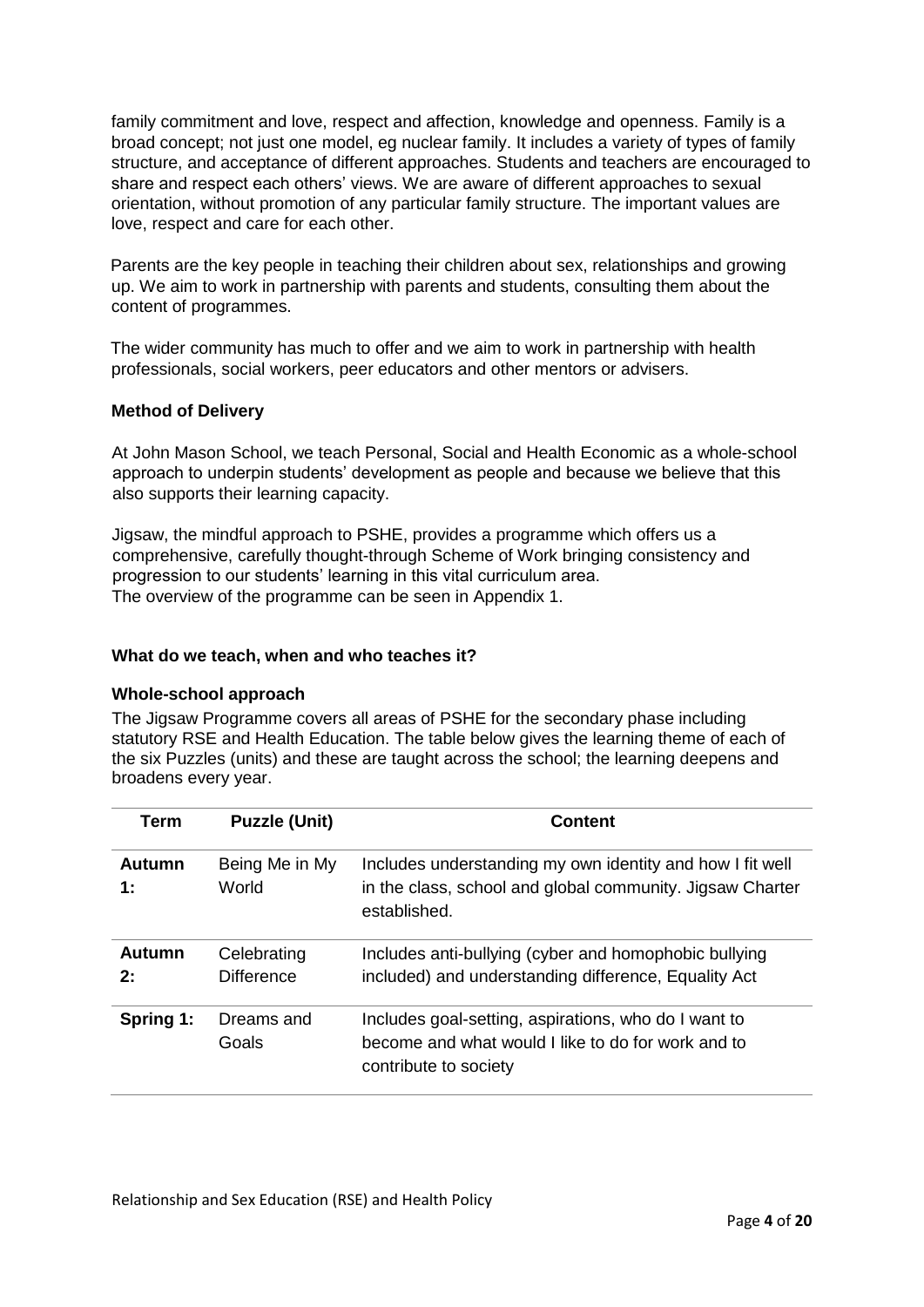| Spring 2:                     | Healthy Me           | Includes drugs and alcohol education, self-esteem and<br>confidence as well as healthy lifestyle choices, sleep,<br>nutrition, rest and exercise                    |
|-------------------------------|----------------------|---------------------------------------------------------------------------------------------------------------------------------------------------------------------|
| <b>Summer</b><br>$\ddagger$ : | <b>Relationships</b> | Includes understanding friendship, family, intimate<br>relationships and other relationships, conflict resolution<br>and communication skills, bereavement and loss |
| <b>Summer</b><br>2:           | Changing Me          | Includes Relationships and Sex Education in the context<br>of coping positively with change                                                                         |

At John Mason School we allocate time to deliver PSHE in character education lessons each week in order to teach the PSHE knowledge and skills in a developmental and ageappropriate way.

In Year 7 this time is one hour per week.

In Year 8, 9 and 10 this time is one hour per fortnight.

In Year 11 this is delivered through the tutor programme.

These explicit lessons are reinforced and enhanced in many ways:

- assemblies and collective worship,
- recognition and reward system,
- Learning Charter,
- through relationships student to student, adult to student and adult to adult across the school.
- We aim to 'live' what is learnt and apply it to everyday situations in the school community.
- Class tutors/ teachers deliver the lessons in Character Education lessons.

John Mason School specifically delivers Relationship and Sex Education in its Character Education Programme and in Science lessons at KS3 and KS4. Much of the Relationship and Sex Education at John Mason School takes place within character education lessons. The Character Education Curriculum is generally delivered by a team of character education teachers with input from professionals where appropriate.

RSE in John Mason School will cover 'Families', 'Respectful relationships including friendships', 'Online and media', 'Being safe' and 'Intimate sexual relationships, including sexual health'.

The expected outcomes for each of these elements can be found further on in Appendix 3.

The Science National Curriculum is delivered by staff in the science faculty. These lessons are more concerned with the physical aspects of development and reproduction, although the importance of relationships is not forgotten. (See appendix 2)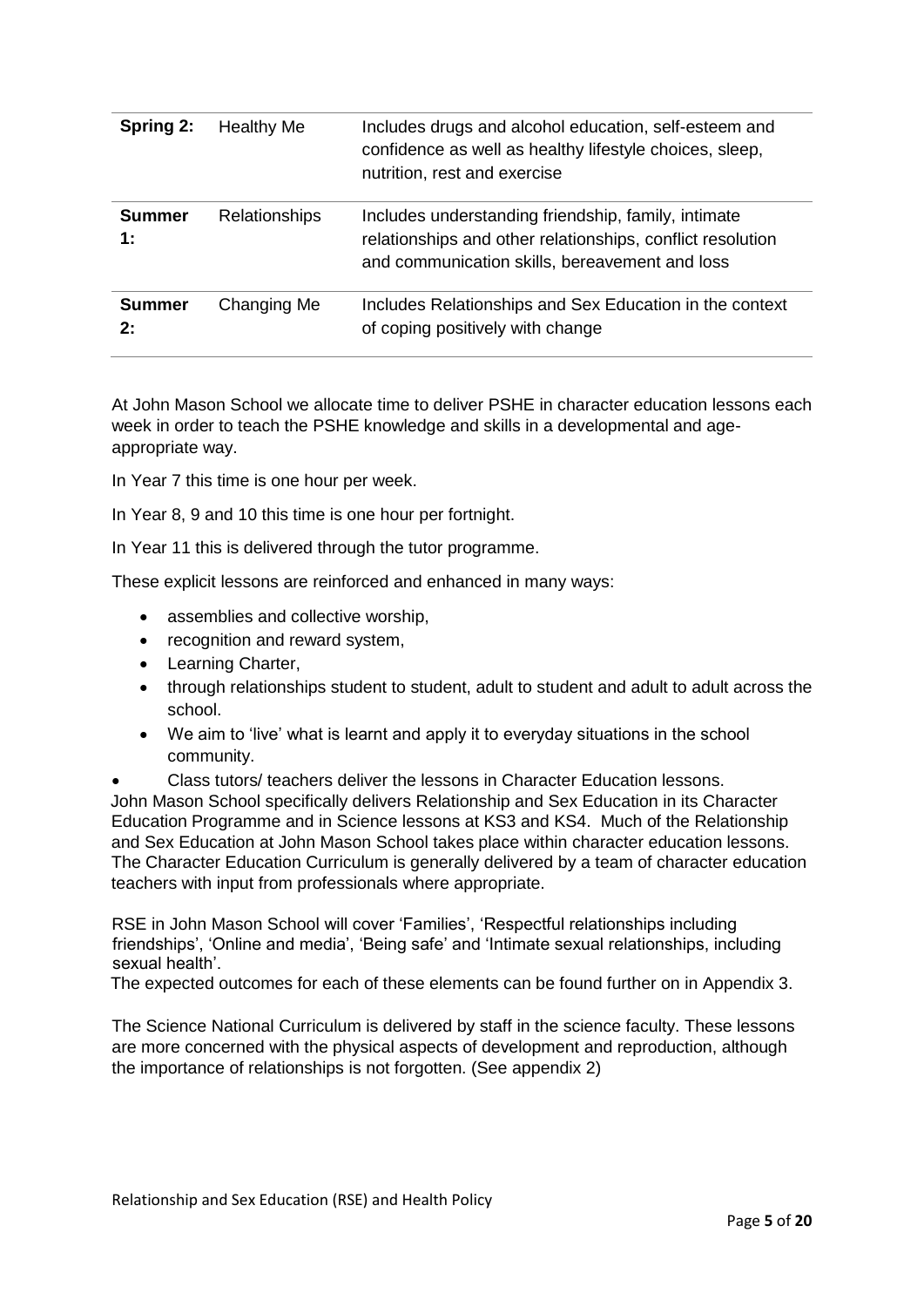Any lesson within Relationship and Sex Education may consider questions or issues that some students will find sensitive. Before embarking on these lessons ground rules are established which prohibit inappropriate personal information being requested or disclosed by those taking part in the lesson. When students ask questions, we aim to answer them honestly, within the ground rules established at the start of the sessions. When it is felt that answering a specific question would involve information at a level inappropriate to the development of the rest of the students, the question may be dealt with individually at another time.

Teachers who are uncomfortable with teaching certain aspects of the curriculum are supported by the Character Education co-ordinator who will help with planning or delivery of lessons if required.

#### **Inclusion**

#### **Right of Withdrawal of children from Sex Education**

Some parents prefer to take the responsibility for aspects of this element of education. They have the right to withdraw their children from all or part of the sex education except for those parts included in the statutory National Curriculum (ie in Science lessons). Parents wishing to do this should inform the school preferably in writing to the Headteacher. The Headteacher may want to discuss this request with parents to ensure their wishes have been are understood. Alternative arrangements will be made for the student in these cases.

See Appendix 3 for areas of the curriculum involving Sex Education.

Parents do not have the right to withdraw their child from the relationships or health elements of the programme.

#### **Students with Special Needs**

We will ensure that all young people receive sex and relationship education. There may be exceptional circumstances that would mean we would have to take a students' specific need into account in this circumstance we will offer provision appropriate to the particular needs of the student (such as ELSA, Youth worker, one to one teaching) and take specialist advice where necessary. Parents would be involved in any such decisions.

#### **Sexual Identity and Sexual Orientation**

We aim to deal sensitively and honestly with issues of sexual orientation, answer appropriate question and offer support. Young people, whatever their developing sexuality need to feel that relationship and sex education is relevant to them.

#### **Equality**

The DfE Guidance 2019 (p.15) states, "Schools should ensure that the needs of all pupils are appropriately met, and that all pupils understand the importance of equality and respect. Schools must ensure they comply with the relevant provisions of the Equality Act 2010 under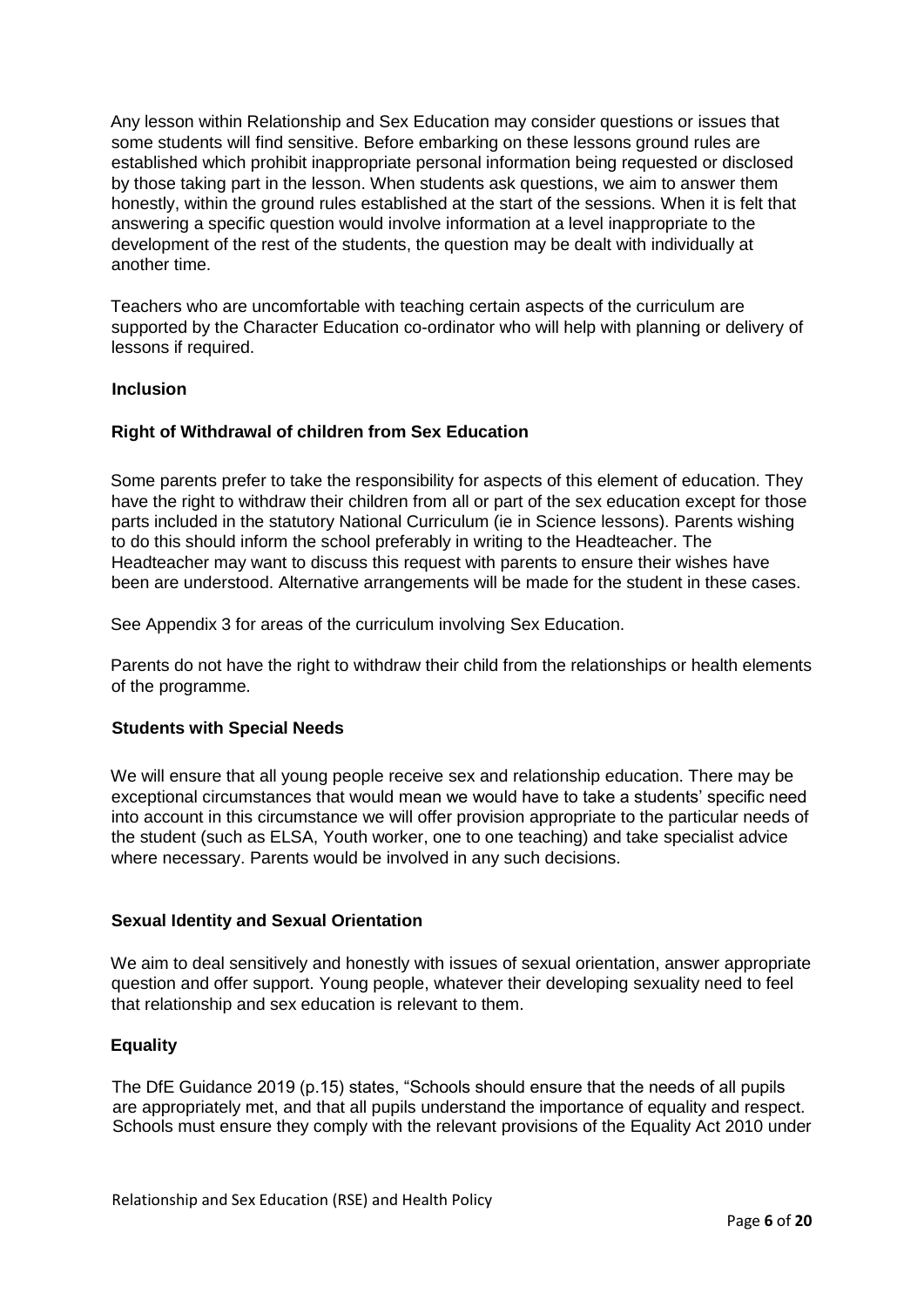which sexual orientation and gender reassignment are amongst the protected characteristics…

At John Mason School, we promote respect for all and value every individual student. We also respect the right of our students, their families and our staff, to hold beliefs, religious or otherwise, and understand that sometimes these may be in tension with our approach to some aspects of RSE and Health Education.

#### **Confidentiality Policy**

In line with government guidance, teachers are not in a position to give individual personal advice in sexual matters. However, there is access to support agencies, the school health nurse and staff who are trained or experienced in this area and are in a position to provide advice to students who seek it.

Teachers cannot offer unconditional confidentiality. Teachers are not legally bound to inform parents or Headteacher of any disclosure unless the Headteacher has specifically requested them to do so.

In a case where a teacher learns from an under16 year old that they are having or contemplating sexual intercourse:

- the young person will be persuaded, wherever possible, to talk to parent/carer and if necessary to seek medical advice.
- child protection issues will be considered, and referred if necessary to the teacher responsible for Child Protection under the school's procedures.
- the young person will be reminded of the importance of effective contraception, including precise information about where young people can access contraception and advice services.

In any case where child protection procedures are followed, the teacher will ensure that the young person understands that if confidentiality has to be broken, they will be informed first.

Health professionals in school are bound by their codes of conduct in a one-to-one situation with an individual student, but in a classroom situation they must follow the school's confidentiality policy.

#### **Roles and responsibilities of Headteacher, other staff, governors**

#### The **governing body** will:

- seek the advice of the Headteacher on this policy, keep it up to date, and make it available to parents.
- ensure that sex education is provided in a way that encourages pupils to consider morals, the value of family life, and the choice of marriage.

The **Headteacher** will ensure that:

Relationship and Sex Education (RSE) and Health Policy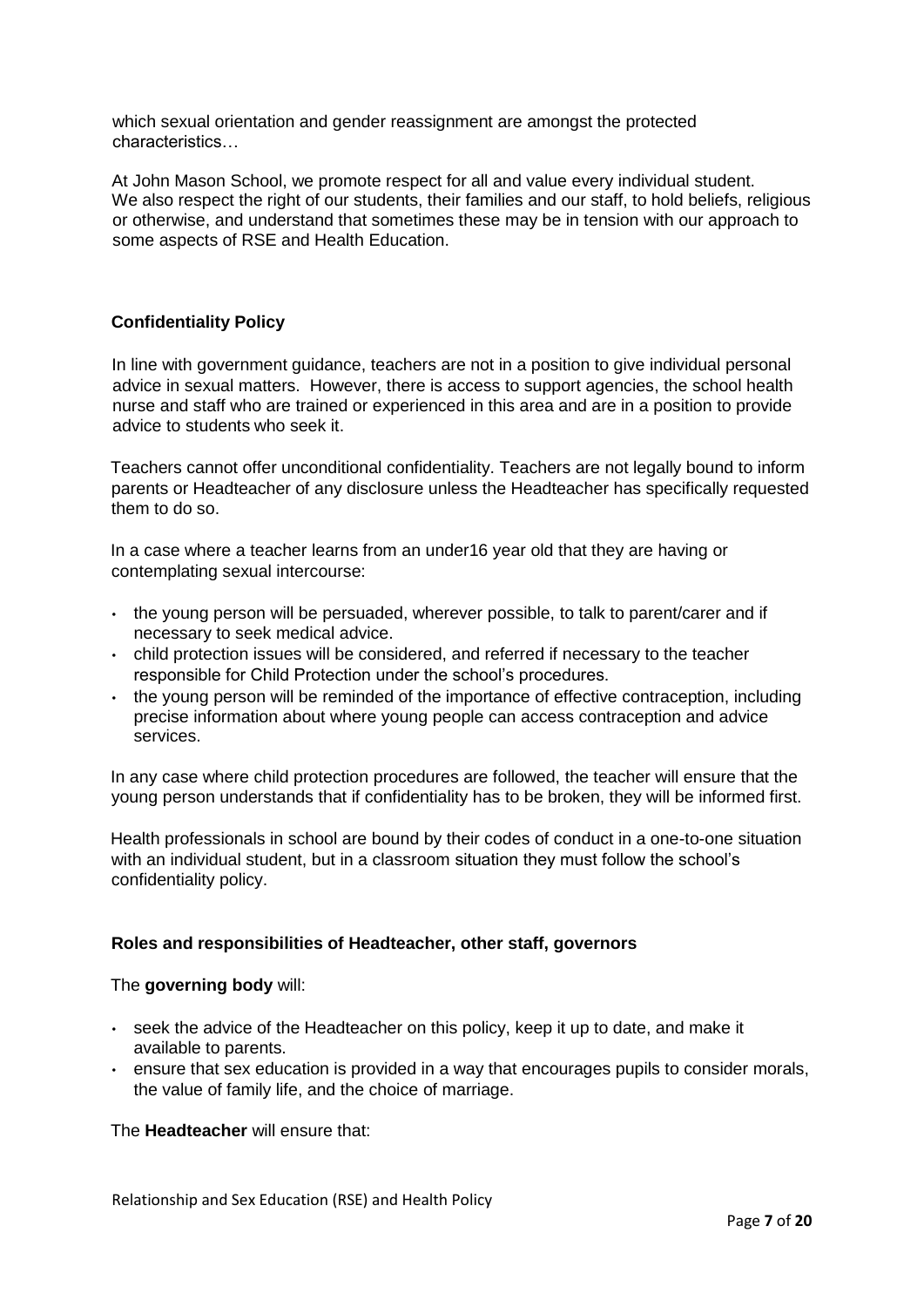- the governing body is advised about the nature and organisation of relationships and sex education and how it reflects the aims and values of the school.
- sex education is provided in a way that encourages pupils to consider morals, the value of family life, and the choice of marriage.
- pupils are protected from inappropriate teaching materials.
- a scheme of work is agreed and implemented.
- parents have access to the programme of study for sex education.

**Staff** who teach sex and relationships education are expected to:

- provide sex education in accordance with this policy and in a way which encourages pupils to consider morals and the value of family life.
- participate in training to provide sex education in line with the school curriculum policy.
- implement the agreed scheme of work.
- draw to the attention of the Headteacher any materials which they consider to be inappropriate.
- respond appropriately to those pupils whose parents wish them to be withdrawn from sex education.

#### **Monitoring and Evaluation of Sex and Relationship Education**

It is the responsibility of the Character Education Co-ordinator to oversee and organise the monitoring and evaluation of character education, in the context of the overall school plans for monitoring the quality of teaching and learning. The character education system will be treated as a subject department in this exercise, under which all departments undertake yearly self-evaluation and a biennial monitoring and evaluation exercise led by the Senior Leadership Team.

The John Mason Local Academy Board is responsible for overseeing, reviewing and organising the revision of the Relationship and Sex Education Policy and Health Education annually.

Ofsted is required to evaluate and report on spiritual, moral, social and cultural development of students. This includes evaluating and commenting on the school's relationship and sex education policy, and on support and staff development, training and delivery.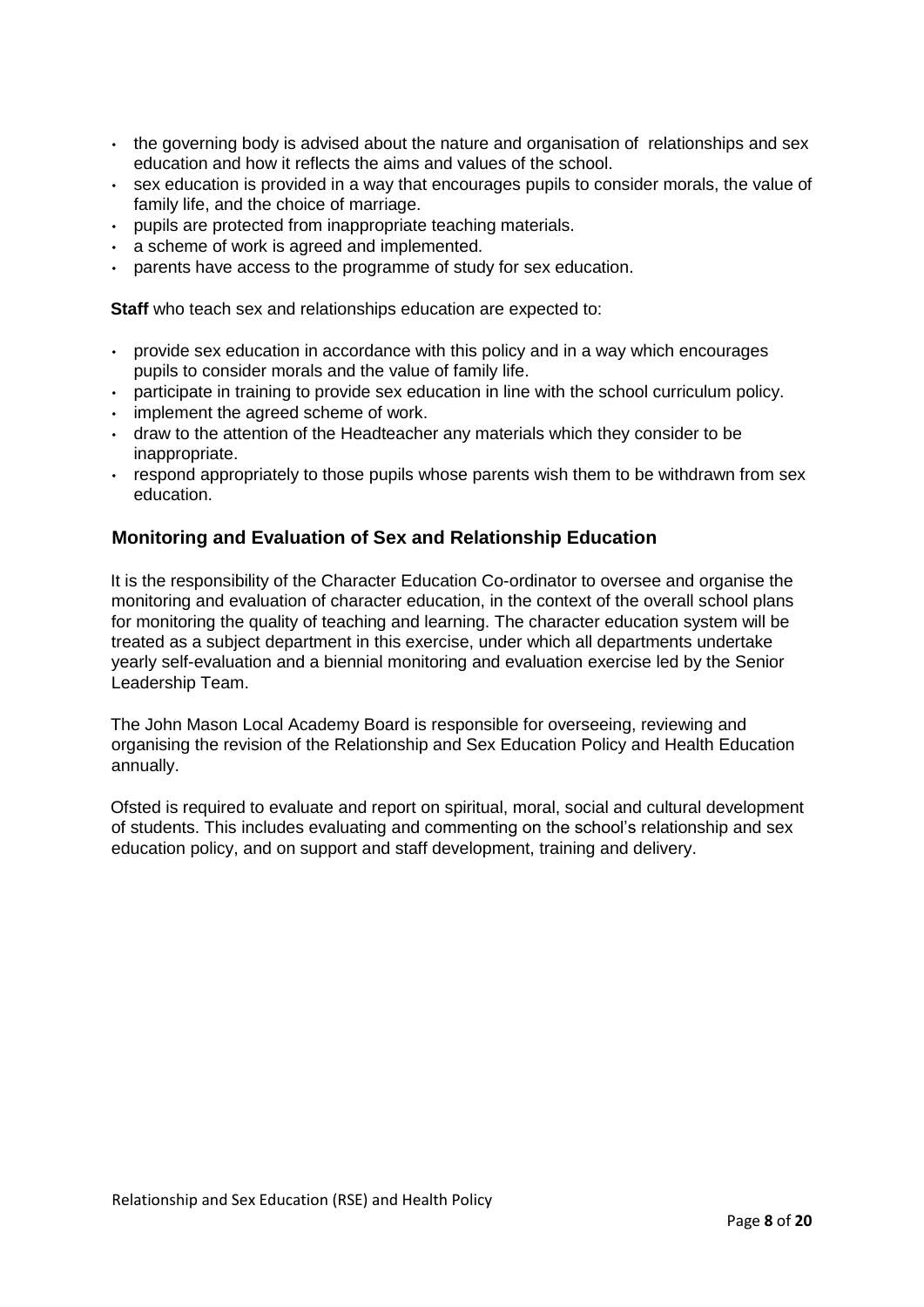#### **Appendix 1**

## **Snapshot Jigsaw PSHE 11-16**

#### **(updated Mar**

#### **2020) Shows the summary of subject content in each Puzzle (unit)**

| Year/<br>age | <b>Being Me in My</b><br>World                                                                                                                                                                                          | <b>Celebrating</b><br><b>Difference</b>                                                                                                                                                                                                                      | <b>Dreams and Goals</b>                                                                                                                                                                                                                                          | <b>Healthy Me</b>                                                                                                                                                                                                                                                                           | <b>Relationships</b>                                                                                                                                                                                                                                                                                                                 | <b>Changing Me</b>                                                                                                                                                                                                                                                                           |
|--------------|-------------------------------------------------------------------------------------------------------------------------------------------------------------------------------------------------------------------------|--------------------------------------------------------------------------------------------------------------------------------------------------------------------------------------------------------------------------------------------------------------|------------------------------------------------------------------------------------------------------------------------------------------------------------------------------------------------------------------------------------------------------------------|---------------------------------------------------------------------------------------------------------------------------------------------------------------------------------------------------------------------------------------------------------------------------------------------|--------------------------------------------------------------------------------------------------------------------------------------------------------------------------------------------------------------------------------------------------------------------------------------------------------------------------------------|----------------------------------------------------------------------------------------------------------------------------------------------------------------------------------------------------------------------------------------------------------------------------------------------|
| Year7(11-12) | Unique me,<br>differences &<br>conflict, my<br>influences, peer<br>pressure, online<br>safety, sexting,<br>consequences,<br>online legislation                                                                          | Bullying, prejudice<br>& discrimination,<br><b>Equality Act,</b><br>bystanders,<br>stereotyping,<br>challenging<br>negative behaviour<br>and attitudes                                                                                                       | Celebrating<br>success,<br>identifying goals,<br>employment,<br>learning from<br>mistakes.<br>overcoming<br>challenges,<br>planning skills,<br>safe & unsafe<br>choices,<br>substances.<br>gangs,<br>exploitation,<br>emergency first<br>aid                     | <b>Stress and anxiety,</b><br>managing mental<br>health, physical<br>activity and mental<br>health, effects of<br>substances.<br>nutrition, sleep,<br>vaccination and<br>immunisation.<br>importance of<br>information on<br>making health<br>choices                                       | <b>Characteristics of</b><br>healthy<br>relationships,<br>healthy romantic<br>relationships,<br>consent.<br>relationships and<br>change, emotions<br>within friendships,<br>being discerning,<br>assertiveness,<br>sexting                                                                                                           | Puberty changes,<br>FGM, breast<br>flattening/ironing,<br>responsibilities of<br>parenthood, types<br>of committed<br>relationships,<br>happiness and<br>intimate<br>relationships,<br>media and self-<br>esteem, self-image,<br>brain changes in<br>puberty, sources of<br>help and support |
| Year8(12-13) | Self-identity,<br>family and<br>identity,<br>stereotypes,<br>personal beliefs<br>and judgements,<br>managing<br>expectations, first<br>impressions,<br>respect for the<br>beliefs of others.<br><b>Active listening</b> | Positive change<br>made by others,<br>how positive<br>behaviour affects<br>feelings of<br>wellbeing, social<br>injustice,<br>inequality,<br>community<br>cohesion and<br>support,<br>multiculturalism,<br>race and religion,<br>prejudice, LGBT+<br>bullying | Long-term<br>goals, skills,<br>qualifications,<br>careers, money and<br>happiness, ethics<br>and mental<br>wellbeing,<br>budgeting, variation<br>in income, positive<br>and negative impact<br>of money, online<br>legal<br>responsibilities,<br>gambling issues | Long-term<br>physical health,<br>responsibility for<br>own health.<br>dental health,<br>stress triggers,<br>substances and<br>mood, legislation<br>associated with<br>substances,<br>exploitation and<br>substances.<br>medicine.<br>vaccinations,<br>immunisation<br><b>Blood donation</b> | <b>Positive</b><br>relationship with<br>self, social media<br>and relationship<br>with self, negative<br>self-talk, managing<br>a range of<br>relationships,<br>personal space,<br>online etiquette,<br>online privacy and<br>personal safety,<br>coercion, unhealthy<br>balance of power in<br>relationships,<br>sources of support | <b>Types of close</b><br>intimate<br>relationships,<br>physical<br>attraction, legal<br>status of<br>relationships,<br>behaviours in<br>healthy and<br>unhealthy<br>romantic<br>relationships,<br>pornography,<br>sexuality, alcohol<br>and risky<br>behaviour                               |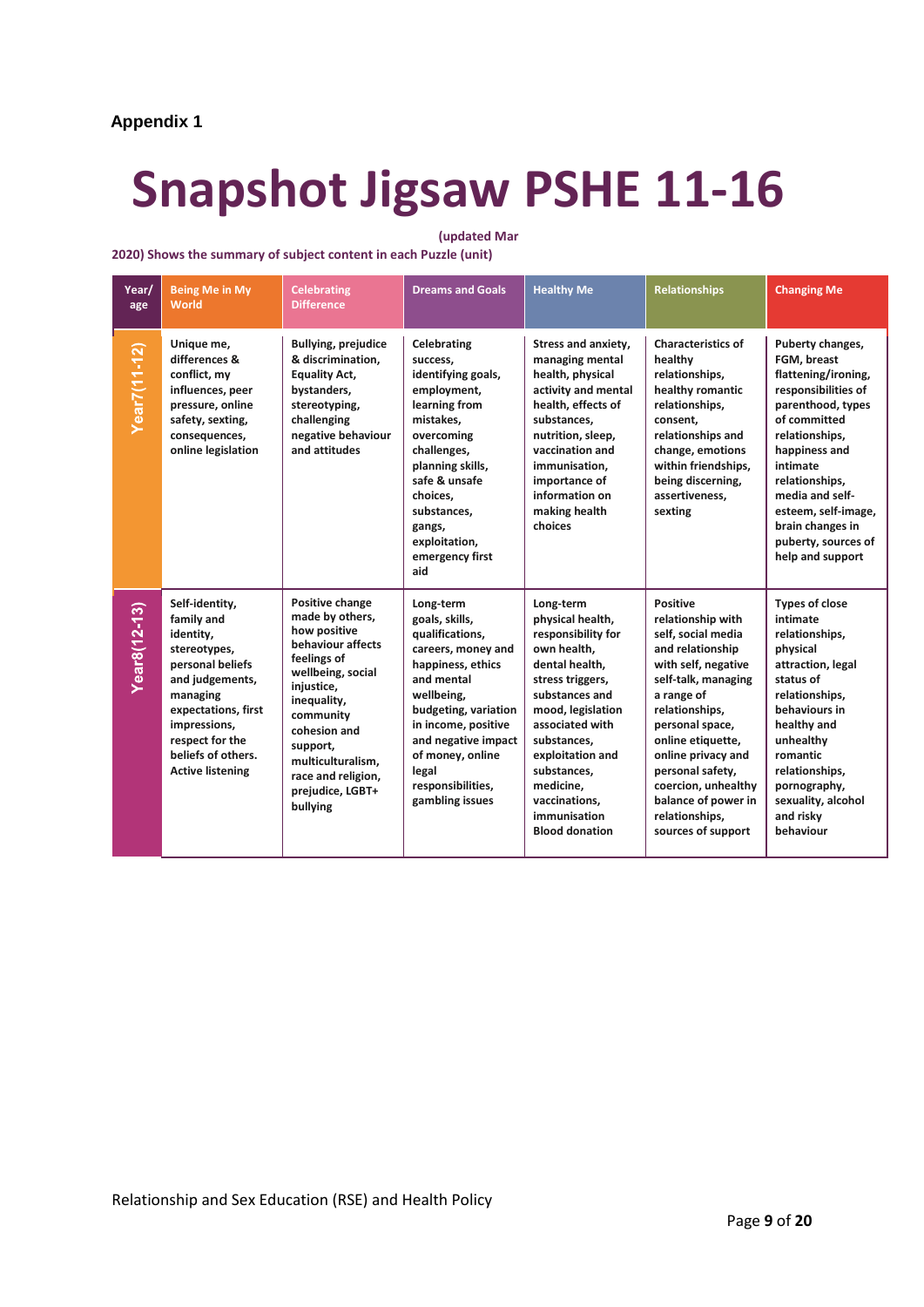| Year9(13-14)  | <b>Perceptions about</b><br>intimate<br>relationships,<br>consent, sexual<br>exploitation, peer<br>approval,<br>grooming,<br>radicalization,<br>county lines, risky<br>experimentation,<br>positive and<br>negative<br>selfidentity, abuse<br>and coercion,<br>coercive control                           | Protected<br>characteristics.<br><b>Equality Act, phobic</b><br>and racist language,<br>legal consequences<br>of bullying and hate<br>crime, sexism,<br>ageism, positive and<br>negative language,<br>banter, bullying in<br>the workplace,<br>direct and indirect<br>discrimination,<br>harassment,<br>victimisation.<br>Prejudice,<br>discrimination and<br>stereotyping | Personal strengths,<br>health goals,<br><b>SMART planning,</b><br>links between body<br>image and mental<br>health,<br>nonfinancial<br>dreams and goals,<br>mental health and<br>ill health, media<br>manipulation, self-<br>harm, anxiety<br>disorders, eating<br>disorders,<br>depression.<br>1 | <b>Misperceptions</b><br>about young<br>peoples' health<br>choices, physical<br>and psychological<br>effects of alcohol,<br>alcohol and the law.<br>alcohol<br>dependency, drug<br>classification, supply<br>and possession<br>legislation,<br>emergency<br>situations,<br>first aid, CPR,<br>substances and<br>safety, sources of<br>advice and<br>support                     | <b>Power and control</b><br>in intimate<br>relationships, risk<br>in intimate<br>relationships,<br>importance of<br>sexual consent,<br>assertiveness skills,<br>sex and the law,<br>pornography and<br>stereotypes,<br>contraception<br>choices, family<br>planning, STIs,<br>support and advice<br>services                                                                                                        | <b>Mental health</b><br>stigma, triggers,<br>support<br>strategies,<br>managing<br>emotional<br>changes,<br>resilience and<br>how to improve<br>it, reflection on<br>importance of<br>sleep in relation<br>to mental health,<br>reflection on body<br>and brain<br>changes,<br>stereotypes                                                                            |
|---------------|-----------------------------------------------------------------------------------------------------------------------------------------------------------------------------------------------------------------------------------------------------------------------------------------------------------|----------------------------------------------------------------------------------------------------------------------------------------------------------------------------------------------------------------------------------------------------------------------------------------------------------------------------------------------------------------------------|---------------------------------------------------------------------------------------------------------------------------------------------------------------------------------------------------------------------------------------------------------------------------------------------------|---------------------------------------------------------------------------------------------------------------------------------------------------------------------------------------------------------------------------------------------------------------------------------------------------------------------------------------------------------------------------------|---------------------------------------------------------------------------------------------------------------------------------------------------------------------------------------------------------------------------------------------------------------------------------------------------------------------------------------------------------------------------------------------------------------------|-----------------------------------------------------------------------------------------------------------------------------------------------------------------------------------------------------------------------------------------------------------------------------------------------------------------------------------------------------------------------|
|               |                                                                                                                                                                                                                                                                                                           |                                                                                                                                                                                                                                                                                                                                                                            | © Jigsaw PSHE Ltd                                                                                                                                                                                                                                                                                 |                                                                                                                                                                                                                                                                                                                                                                                 |                                                                                                                                                                                                                                                                                                                                                                                                                     |                                                                                                                                                                                                                                                                                                                                                                       |
| Year10(14-15) | Human rights,<br>societal freedom,<br>understanding<br>safety in UK and<br>beyond, ending<br>relationships safely,<br>stages of grief, loss<br>and bereavement,<br>social media and<br>culture, use of<br>online data, threats<br>to online safety,<br>online identity,<br>assessing and<br>managing risk | <b>Equality including in</b><br>the workplace, in<br>society, in<br>relationships.<br><b>Equality and</b><br>vulnerable groups.<br>Power and control                                                                                                                                                                                                                       | Impact of physical<br>health in reaching<br>goals, relationships<br>and reaching goals,<br>work/life balance,<br>connections and<br>impact on mental<br>health, benefits of<br>helping others,<br>online profile and<br>impact on future<br>goals                                                 | Improving health,<br>sexual health,<br>blood-borne<br>infections,<br>selfexamination,<br>diet and long-term<br>health, misuse of<br>prescription drugs,<br>common mental<br>health disorders,<br>positive impact of<br>volunteering,<br>common threats to<br>health including<br>chronic disease,<br>epidemics, misuse<br>of antibiotics Organ<br>donation<br><b>Stem cells</b> | Sustaining long-<br>term relationships,<br>relationship choices,<br>ending relationships<br>safely,<br>consequences of<br>relationships<br>ending e.g.<br>bullying, revenge<br>porn, grief-cycle.<br>Divorce and<br>separation, impact<br>of family breakup<br>on children,<br>understanding love,<br>fake news and<br>rumourmongering,<br>abuse in teenage<br>relationships.<br>Legislation, support<br>and advice | Impact of societal<br>change on young<br>people, role of<br>media on societal<br>change, reflection<br>on change so far<br>and how to<br>manage it<br>successfully,<br>decision making,<br>sexual identity<br>gender, spectrum<br>of sexuality,<br>stereotypes in<br>romantic<br>relationships,<br>sexual identity and<br>risk, family change,<br>sources of support. |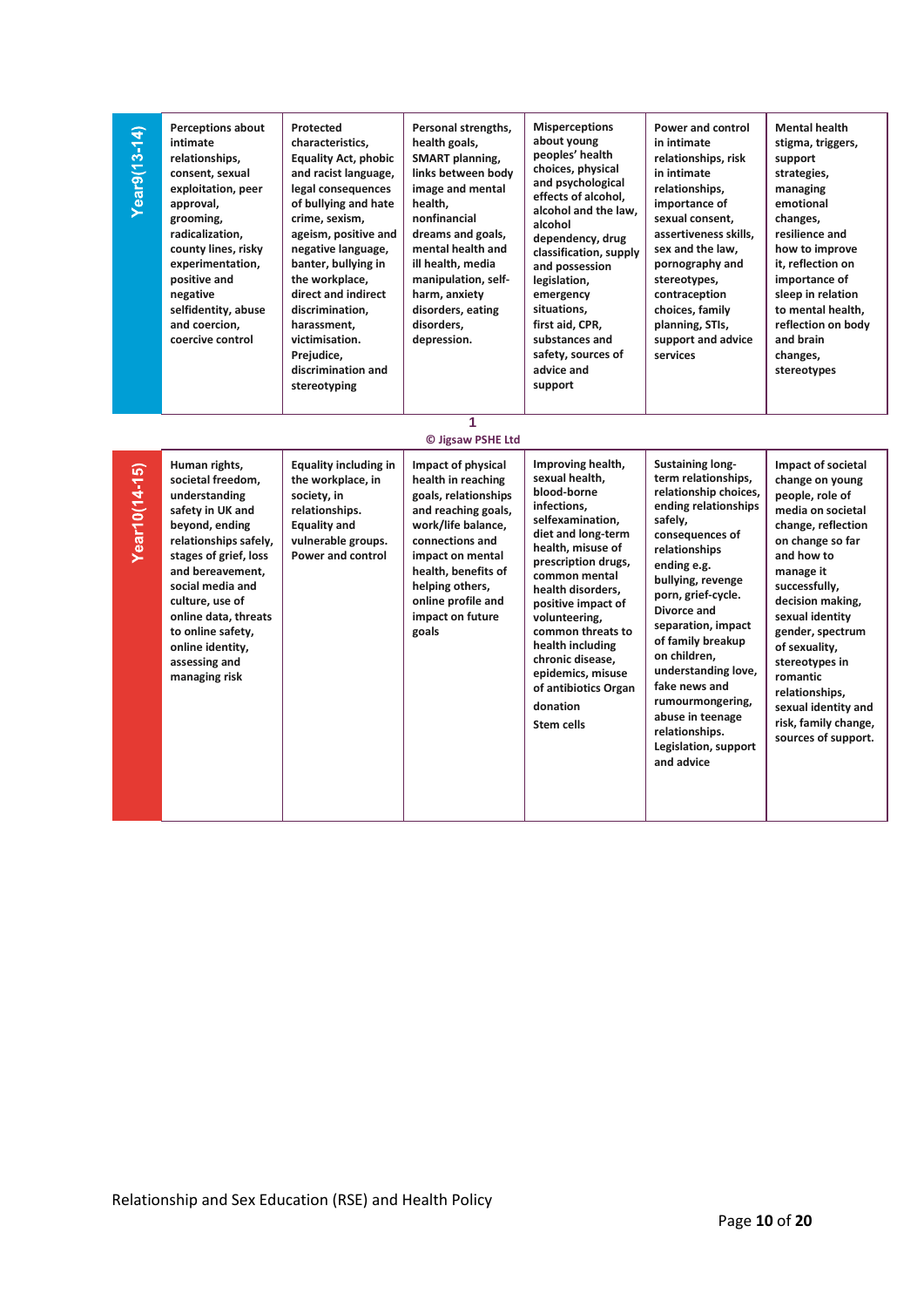

# (ear10(14-15)

**relation to disability including hidden, consequences of not adhering to Equality Act, employers' responsibilities, benefits of multicultural societies, impact of unfair treatment on mental health, misuse of power, campaigning for equality**

**Equality in** 

**Aspiration on; career, finances, relationships, health. Skills identification, realistic goals, gambling, financial pressure, debt, dream jobs, skill set, education and training options, longterm relationship dreams and goals, parenting skills and challenges, resilience, what to do when things go wrong.**

**Managing anxiety and stress, exam pressure, concentration strategies, worklife balance, sexual health, hygiene, selfexamination, STIs, sexual pressure, fertility, contraception, pregnancy facts and myths, identifying a range of health risks and strategies for staying safe**

**Stages of intimate relationships, positive and negative connotations of sex, protecting sexual and reproductive health, safely ending relationships, spectrum of gender and sexuality, LGBT+ rights and protection under the Equality Act, "coming out" challenges, LGBT+ media stereotypes, power, control and sexual experimentation, forced marriage, honour-based violence, FGM and other abuses, hate crime, sources of** 

**support**

### **www.jigsawpshe.com +44 (0)1202 377192<sup>2</sup>**

### **Appendix 2**

From the National Curriculum for Science KS3:

Reproduction in humans (as an example of a mammal), including the structure and function of the male and female reproductive systems, menstrual cycle (without details of hormones), gametes, fertilisation, gestation and birth, to include the effect of maternal lifestyle on the foetus through the placenta

**Appendix 3:- Jigsaw programme, expected outcomes. The way the Jigsaw programme covers this is explained in Appendix 1.**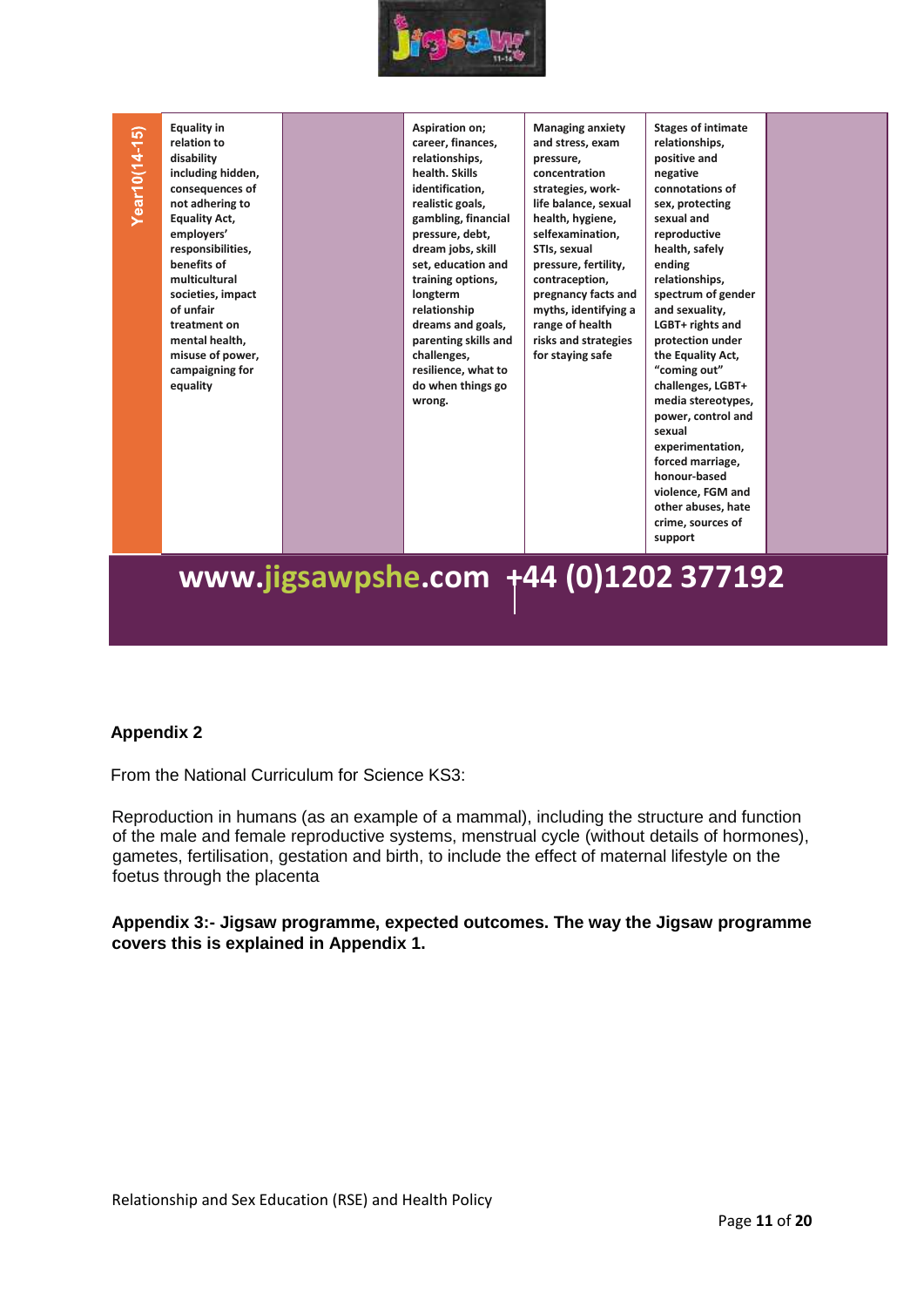|              | By the end of secondary pupils should know:                                                                                                                                                                                                                                                                                        |           |          |           |            |         |
|--------------|------------------------------------------------------------------------------------------------------------------------------------------------------------------------------------------------------------------------------------------------------------------------------------------------------------------------------------|-----------|----------|-----------|------------|---------|
|              | <b>Relationships and Sex Education (RSE)</b><br><b>DfE</b> expectations (2019)                                                                                                                                                                                                                                                     |           | Coverage |           |            |         |
|              | <b>Families (FAM)</b>                                                                                                                                                                                                                                                                                                              | Year<br>7 | Year 8   | Year<br>9 | Year<br>10 | Year 11 |
| FAMa         | that there are different types of<br>committed, stable relationships.                                                                                                                                                                                                                                                              |           |          |           |            |         |
| $\mathsf b$  | how these relationships might<br>contribute to human happiness and<br>their importance for bringing up<br>children.                                                                                                                                                                                                                |           |          |           |            |         |
| $\mathsf{C}$ | what marriage is, including their<br>legal status e.g. that marriage carries<br>legal rights and protections not<br>available to couples who are<br>cohabiting or who have married, for<br>example, in an unregistered religious<br>ceremony.                                                                                      |           |          |           |            |         |
| d            | why marriage is an important<br>relationship choice for many couples<br>and why it must be freely entered<br>into.                                                                                                                                                                                                                 |           |          |           |            |         |
| e            | the characteristics and legal status of<br>other types of long-term<br>relationships.                                                                                                                                                                                                                                              |           |          |           |            |         |
| f            | the roles and responsibilities of<br>parents with respect to raising of<br>children, including the characteristics<br>of successful parenting.                                                                                                                                                                                     |           |          |           |            |         |
| g            | how to: determine whether other<br>children, adults or sources of<br>information are trustworthy: judge<br>when a family, friend, intimate or<br>other relationship is unsafe (and to<br>recognise this in others'<br>relationships); and, how to seek help<br>or advice, including reporting<br>concerns about others, if needed. |           |          |           |            |         |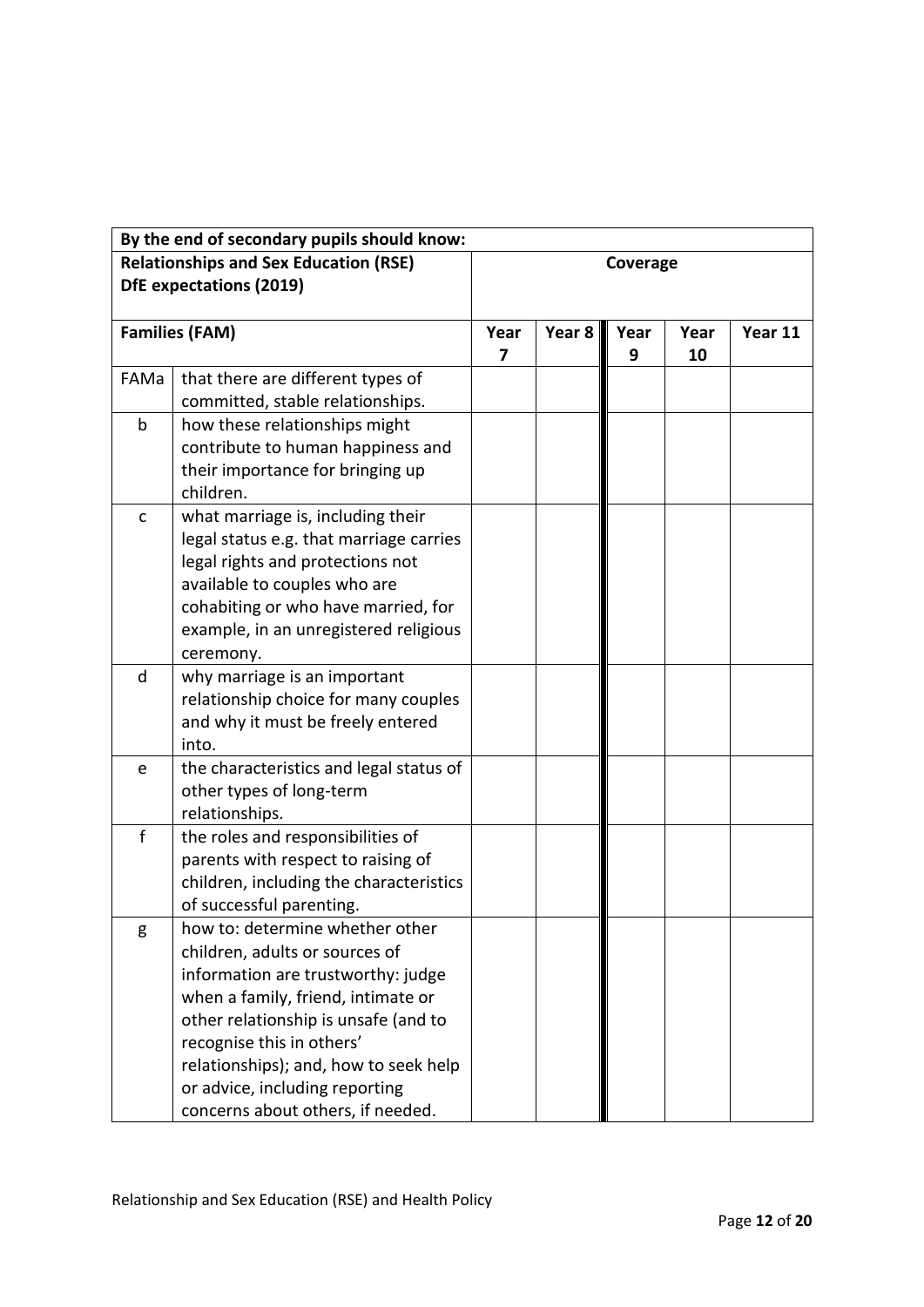|              | <b>Respectful relationships including</b> | Year | Year 8 | Year | Year | Year 11 |
|--------------|-------------------------------------------|------|--------|------|------|---------|
|              | friendships (RR)                          | 7    |        | 9    | 10   |         |
| RRa          | the characteristics of positive and       |      |        |      |      |         |
|              | healthy friendships (in all contexts,     |      |        |      |      |         |
|              | including online) including: trust,       |      |        |      |      |         |
|              | respect, honesty, kindness,               |      |        |      |      |         |
|              | generosity, boundaries, privacy,          |      |        |      |      |         |
|              | consent and the management of             |      |        |      |      |         |
|              | conflict, reconciliation and ending       |      |        |      |      |         |
|              | relationships. This includes different    |      |        |      |      |         |
|              | (non-sexual) types of relationship.       |      |        |      |      |         |
| $\mathsf b$  | practical steps they can take in a        |      |        |      |      |         |
|              | range of different contexts to            |      |        |      |      |         |
|              | improve or support respectful             |      |        |      |      |         |
|              | relationships.                            |      |        |      |      |         |
| $\mathsf{C}$ | how stereotypes, in particular            |      |        |      |      |         |
|              | stereotypes based on sex, gender,         |      |        |      |      |         |
|              | race, religion, sexual orientation or     |      |        |      |      |         |
|              | disability, can cause damage (e.g.        |      |        |      |      |         |
|              | how they might normalise non-             |      |        |      |      |         |
|              | consensual behaviour or encourage         |      |        |      |      |         |
|              | prejudice).                               |      |        |      |      |         |
| $\mathsf{d}$ | that in school and in wider society       |      |        |      |      |         |
|              | they can expect to be treated with        |      |        |      |      |         |
|              | respect by others, and that in turn       |      |        |      |      |         |
|              | they should show due respect to           |      |        |      |      |         |
|              | others, including people in positions     |      |        |      |      |         |
|              | of authority and due tolerance of         |      |        |      |      |         |
|              | other people's beliefs                    |      |        |      |      |         |
| e            | about different types of bullying         |      |        |      |      |         |
|              | (including cyberbullying), the impact     |      |        |      |      |         |
|              | of bullying, responsibilities of          |      |        |      |      |         |
|              | bystanders to report bullying and         |      |        |      |      |         |
|              | how and where to get help.                |      |        |      |      |         |
| f            | that some types of behaviour within       |      |        |      |      |         |
|              | relationships are criminal, including     |      |        |      |      |         |
|              | violent behaviour and coercive            |      |        |      |      |         |
|              | control.                                  |      |        |      |      |         |
| g            | what constitutes sexual harassment        |      |        |      |      |         |
|              | and sexual violence and why these         |      |        |      |      |         |
|              | are always unacceptable.                  |      |        |      |      |         |
| h            | the legal rights and responsibilities     |      |        |      |      |         |
|              | regarding equality (particularly with     |      |        |      |      |         |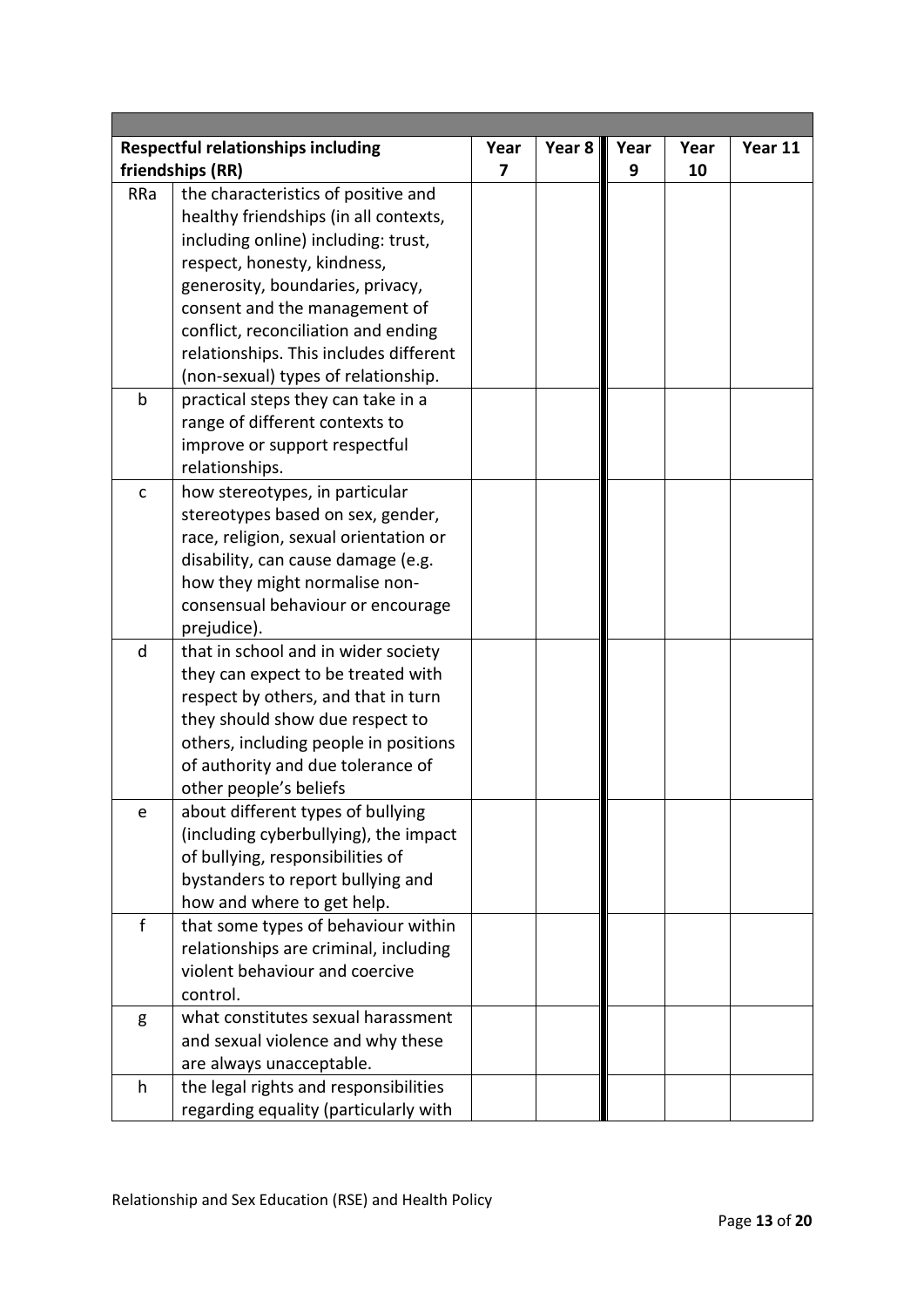|              | reference to the protected<br>characteristics as defined in the<br>Equality Act 2010) and that everyone                                                                                                                                                             |           |        |           |                 |         |
|--------------|---------------------------------------------------------------------------------------------------------------------------------------------------------------------------------------------------------------------------------------------------------------------|-----------|--------|-----------|-----------------|---------|
|              | is unique and equal.                                                                                                                                                                                                                                                |           |        |           |                 |         |
|              |                                                                                                                                                                                                                                                                     |           |        |           |                 |         |
|              | Online and media (OM)                                                                                                                                                                                                                                               | Year<br>7 | Year 8 | Year<br>9 | Year<br>10      | Year 11 |
| OMa          | their rights, responsibilities and<br>opportunities online, including that<br>the same expectations of behaviour<br>apply in all contexts, including<br>online.                                                                                                     |           |        |           |                 |         |
| b            | about online risks, including that any<br>material someone provides to<br>another has the potential to be<br>shared online and the difficulty of<br>removing potentially compromising<br>material placed online.                                                    |           |        |           |                 |         |
| $\mathsf{C}$ | not to provide material to others<br>that they would not want shared<br>further and not to share personal<br>material which is sent to them.                                                                                                                        |           |        |           |                 |         |
| d            | what to do and where to get support<br>to report material or manage issues<br>online.                                                                                                                                                                               |           |        |           |                 |         |
| e            | the impact of viewing harmful<br>content.                                                                                                                                                                                                                           |           |        |           |                 |         |
| $\mathsf{f}$ | that specifically sexually explicit<br>material e.g. pornography presents a<br>distorted picture of sexual<br>behaviours, can damage the way<br>people see themselves in relation to<br>others and negatively affect how<br>they behave towards sexual<br>partners. |           | CM4    | RL3       | RL <sub>2</sub> |         |
| g            | that sharing and viewing indecent<br>images of children (including those<br>created by children) is a criminal<br>offence which carries severe<br>penalties including jail.                                                                                         |           |        |           |                 |         |
| h            | how information and data is<br>generated, collected, shared and<br>used online.                                                                                                                                                                                     |           |        |           |                 |         |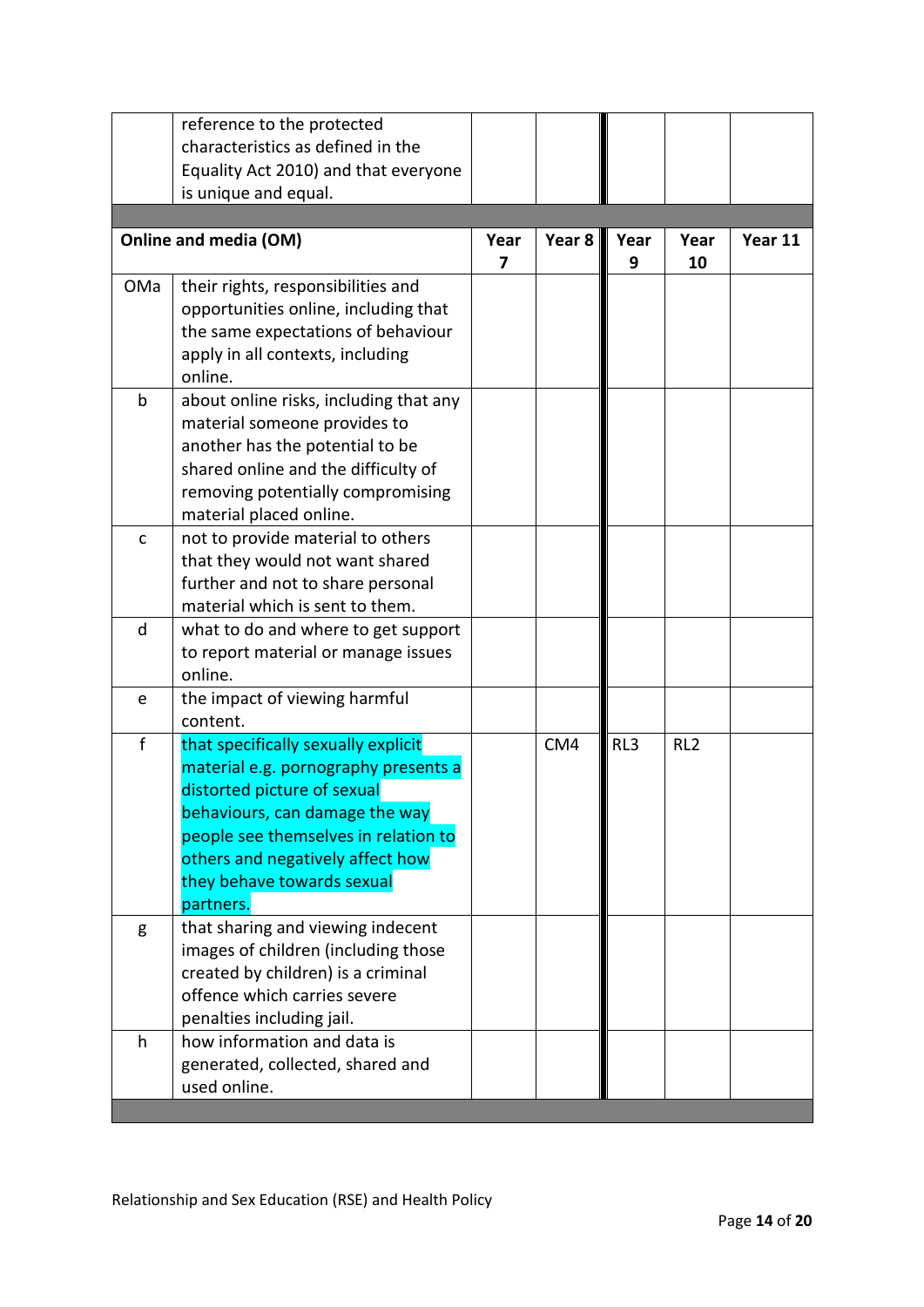|              | <b>Being Safe (BS)</b>                                                                                                                                                                                                                                                   | Year<br>7       | Year 8                 | Year<br>9       | Year<br>10             | Year 11                 |
|--------------|--------------------------------------------------------------------------------------------------------------------------------------------------------------------------------------------------------------------------------------------------------------------------|-----------------|------------------------|-----------------|------------------------|-------------------------|
| <b>BSa</b>   | the concepts of, and laws relating to,<br>sexual consent, sexual exploitation,<br>abuse, grooming, coercion,<br>harassment, rape, domestic abuse,<br>forced marriage, honour-based<br>violence and FGM, and how these<br>can affect current and future<br>relationships. | CM1             | RL4<br>CM <sub>5</sub> | RL1,2           | CD4,6<br><b>RL2,5</b>  | BM1,2<br>HM3,5<br>RL5,6 |
| b            | how people can actively<br>communicate and recognise consent<br>from others, including sexual<br>consent, and how and when consent<br>can be withdrawn (in all contexts,<br>including online).                                                                           |                 |                        |                 |                        |                         |
|              | Intimate and sexual relationships, including                                                                                                                                                                                                                             | Year            | Year 8                 | Year            | Year                   | Year 11                 |
|              | sexual health (ISR)                                                                                                                                                                                                                                                      | 7               |                        | 9               | 10                     |                         |
| <b>ISRa</b>  | how to recognise the characteristics<br>and positive aspects of healthy one-<br>to-one intimate relationships, which<br>include mutual respect, consent,<br>loyalty, trust, shared interests and<br>outlook, sex and friendship.                                         |                 |                        |                 |                        |                         |
| $\mathsf b$  | that all aspects of health can be<br>affected by choices they make in sex<br>and relationships, positively or<br>negatively, e.g. physical, emotional,<br>mental, sexual and reproductive<br>health and wellbeing.                                                       | CM <sub>3</sub> | CM5,6                  | RL <sub>2</sub> | DG <sub>2</sub><br>RL3 | HM2,3,5                 |
| $\mathsf{C}$ | the facts about reproductive health,<br>including fertility and the potential<br>impact of lifestyle on fertility for<br>men and women.                                                                                                                                  |                 |                        | RL4             |                        | HM2,4                   |
| $\sf d$      | that there are a range of strategies<br>for identifying and managing sexual<br>pressure, including understanding<br>peer pressure, resisting pressure and<br>not pressurising others.                                                                                    |                 |                        |                 |                        |                         |
| ${\bf e}$    | that they have a choice to delay sex<br>or to enjoy intimacy without sex.                                                                                                                                                                                                |                 |                        |                 |                        |                         |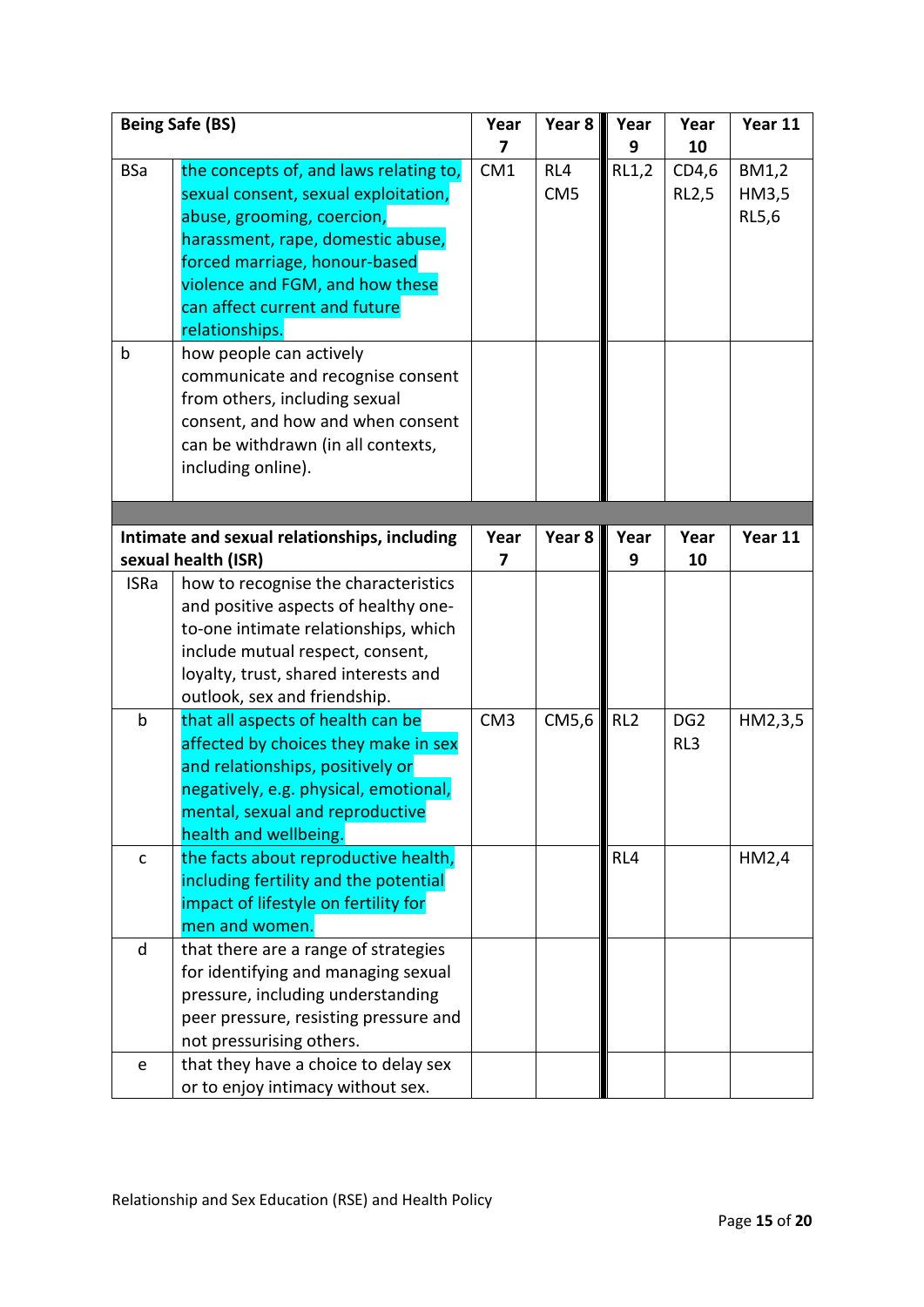| $\mathsf{f}$ | the facts about the full range of<br>contraceptive choices, efficacy and<br>options available.                                                                                                                                           |                 | RL4 |                 | HM4                    |
|--------------|------------------------------------------------------------------------------------------------------------------------------------------------------------------------------------------------------------------------------------------|-----------------|-----|-----------------|------------------------|
| g            | the facts around pregnancy including<br>miscarriage.                                                                                                                                                                                     | CM <sub>2</sub> |     |                 | HM4                    |
| h            | that there are choices in relation to<br>pregnancy (with medically and<br>legally accurate, impartial<br>information on all options, including<br>keeping the baby, adoption, abortion<br>and where to get further help).                | CM2             |     |                 | HM4,6                  |
| i            | how the different sexually<br>transmitted infections (STIs),<br>including HIV/AIDs, are transmitted,<br>how risk can be reduced through<br>safer sex (including through condom<br>use) and the importance of and facts<br>about testing. |                 |     | HM <sub>6</sub> | HM2,4                  |
|              | about the prevalence of some STIs,<br>the impact they can have on those<br>who contract them and key facts<br>about treatment.                                                                                                           |                 | RL5 | HM <sub>6</sub> | HM <sub>2</sub>        |
| k            | how the use of alcohol and drugs can<br>lead to risky sexual behaviour.                                                                                                                                                                  |                 |     |                 |                        |
|              | how to get further advice, including<br>how and where to access<br>confidential sexual and reproductive<br>health advice and treatment.                                                                                                  | CM <sub>5</sub> | RL5 |                 | HM <sub>6</sub><br>RL4 |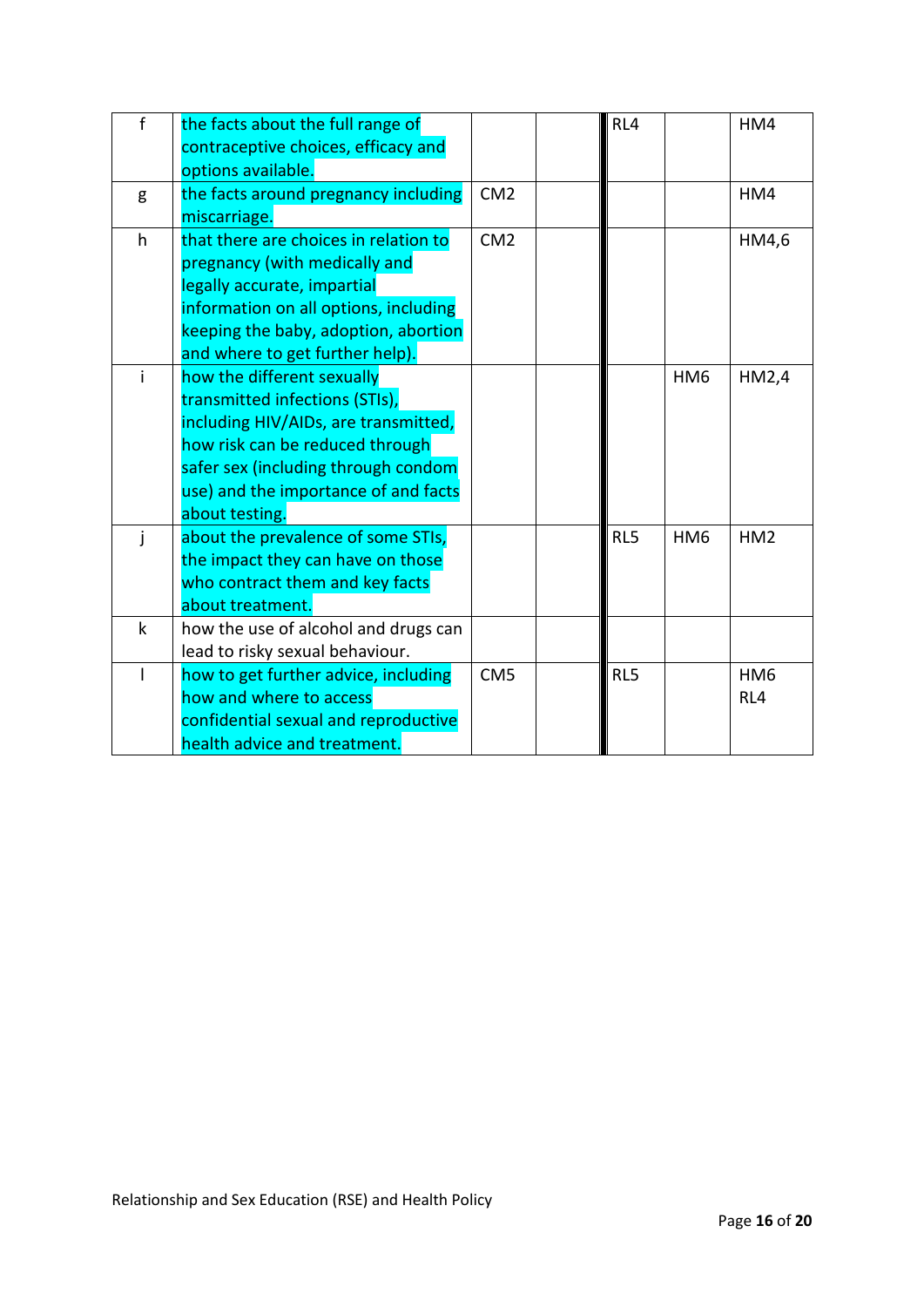|              | By the end of secondary pupils should know:  |      |      | Coverage |      |      |
|--------------|----------------------------------------------|------|------|----------|------|------|
|              | Physical health and mental wellbeing         |      |      |          |      |      |
|              | <b>Mental wellbeing MW)</b>                  | Year | Year | Year     | Year | Year |
|              |                                              | 7    | 8    | 9        | 10   | 11   |
| MWa          | how to talk about their emotions             |      |      |          |      |      |
|              | accurately and sensitively, using            |      |      |          |      |      |
|              | appropriate vocabulary.                      |      |      |          |      |      |
| b            | that happiness is linked to being            |      |      |          |      |      |
|              | connected to others.                         |      |      |          |      |      |
| $\mathsf{C}$ | how to recognise the early signs of mental   |      |      |          |      |      |
|              | wellbeing concerns.                          |      |      |          |      |      |
| d            | common types of mental ill health (e.g.      |      |      |          |      |      |
|              | anxiety and depression).                     |      |      |          |      |      |
| e            | how to critically evaluate when something    |      |      |          |      |      |
|              | they do or are involved in has a positive or |      |      |          |      |      |
|              | negative effect on their own or others'      |      |      |          |      |      |
|              | mental health.                               |      |      |          |      |      |
| f            | the benefits and importance of physical      |      |      |          |      |      |
|              | exercise, time outdoors, community           |      |      |          |      |      |
|              | participation and voluntary and service-     |      |      |          |      |      |
|              | based activities on mental wellbeing and     |      |      |          |      |      |
|              | happiness.                                   |      |      |          |      |      |
|              |                                              |      |      |          |      |      |
|              | Internet safety and harms (IS)               | Year | Year | Year     | Year | Year |
|              |                                              | 7    | 8    | 9        | 10   | 11   |
| <b>ISa</b>   | the similarities and differences between     |      |      |          |      |      |
|              | the online world and the physical world,     |      |      |          |      |      |
|              | including: the impact of unhealthy or        |      |      |          |      |      |
|              | obsessive comparison with others online      |      |      |          |      |      |
|              | (including through setting unrealistic       |      |      |          |      |      |
|              | expectations for body image, how people      |      |      |          |      |      |
|              | may curate a specific image of their life    |      |      |          |      |      |
|              | online, over-reliance on online              |      |      |          |      |      |
|              | relationships including social media, the    |      |      |          |      |      |
|              | risks related to online gambling including   |      |      |          |      |      |
|              | the accumulation of debt, how advertising    |      |      |          |      |      |
|              | and information is targeted at them and      |      |      |          |      |      |
|              | how to be a discerning consumer of           |      |      |          |      |      |
|              | information online.                          |      |      |          |      |      |
| b            | how to identify harmful behaviours online    |      |      |          |      |      |
|              | (including bullying, abuse or harassment)    |      |      |          |      |      |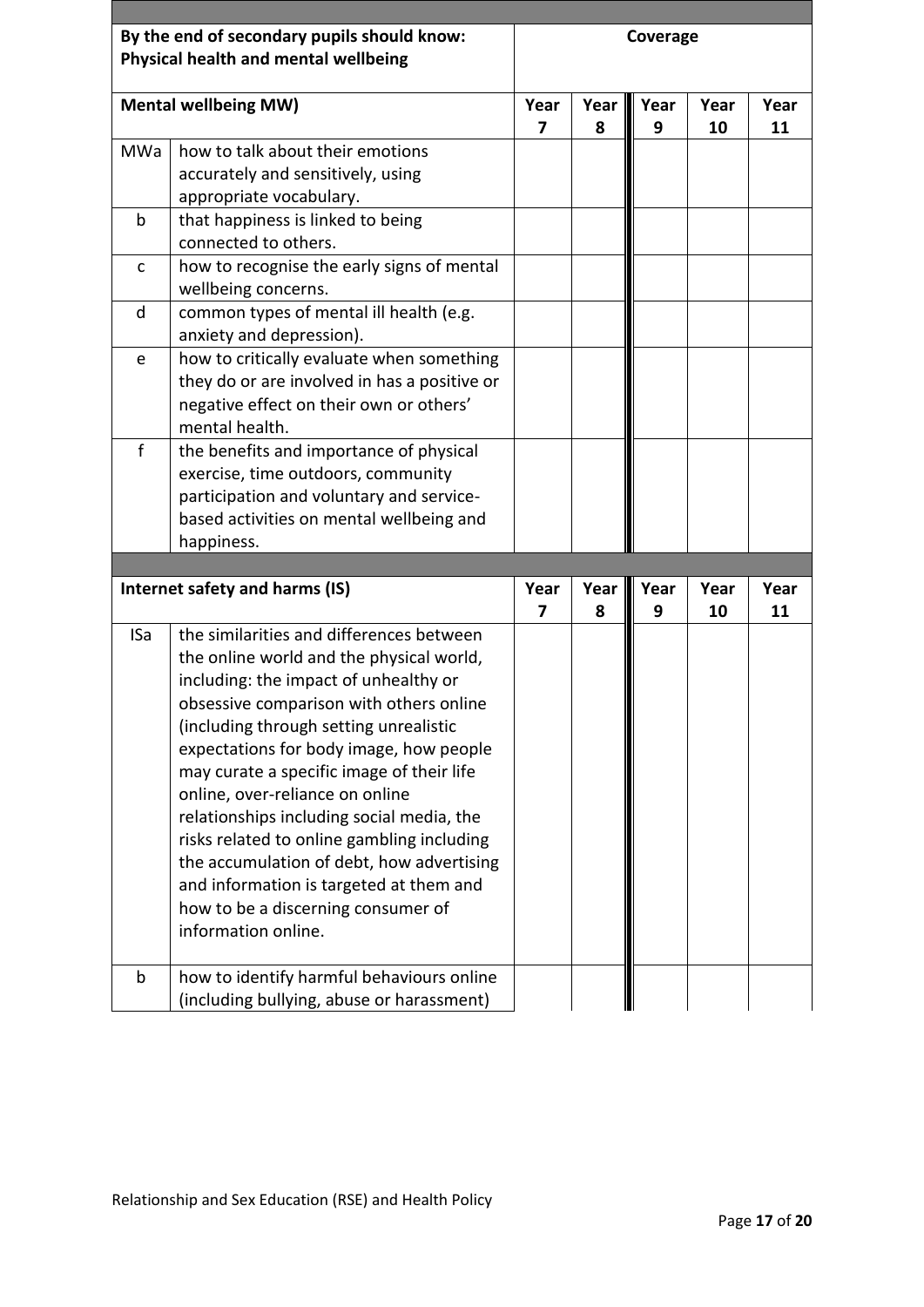|              | and how to report, or find support, if they               |      |      |      |      |      |
|--------------|-----------------------------------------------------------|------|------|------|------|------|
|              | have been affected by those behaviours.                   |      |      |      |      |      |
|              |                                                           |      |      |      |      |      |
|              | <b>Physical health and fitness (PH)</b>                   | Year | Year | Year | Year | Year |
|              |                                                           | 7    | 8    | 9    | 10   | 11   |
| PHa          | the positive associations between physical                |      |      |      |      |      |
|              | activity and promotion of mental                          |      |      |      |      |      |
|              | wellbeing, including as an approach to                    |      |      |      |      |      |
|              | combat stress.                                            |      |      |      |      |      |
| $\mathsf b$  | the characteristics and evidence of what                  |      |      |      |      |      |
|              | constitutes a healthy lifestyle, maintaining              |      |      |      |      |      |
|              | a healthy weight, including the links                     |      |      |      |      |      |
|              | between an inactive lifestyle and ill health,             |      |      |      |      |      |
|              | including cancer and cardiovascular ill-                  |      |      |      |      |      |
|              | health.                                                   |      |      |      |      |      |
| $\mathsf{C}$ | about the science relating to blood, organ                |      |      |      |      |      |
|              | and stem cell donation.                                   |      |      |      |      |      |
|              |                                                           |      |      |      |      |      |
|              | <b>Healthy eating (HE)</b>                                | Year | Year | Year | Year | Year |
|              |                                                           | 7    | 8    | 9    | 10   | 11   |
| HEa          | how to maintain healthy eating and the                    |      |      |      |      |      |
|              | links between a poor diet and health risks,               |      |      |      |      |      |
|              | including tooth decay and cancer.                         |      |      |      |      |      |
|              |                                                           |      |      |      |      |      |
|              | Drugs, alcohol and tobacco (DAT)                          | Year | Year | Year | Year | Year |
|              |                                                           | 7    | 8    | 9    | 10   | 11   |
| <b>DATa</b>  | the facts about legal and illegal drugs and               |      |      |      |      |      |
|              | their associated risks, including the link                |      |      |      |      |      |
|              |                                                           |      |      |      |      |      |
|              | between drug use, and the associated                      |      |      |      |      |      |
|              | risks, including the link to serious mental               |      |      |      |      |      |
|              | health conditions.                                        |      |      |      |      |      |
| b            | the law relating to the supply and                        |      |      |      |      |      |
|              | possession of illegal substances.                         |      |      |      |      |      |
| $\mathsf{C}$ | the physical and psychological risks                      |      |      |      |      |      |
|              | associated with alcohol consumption and                   |      |      |      |      |      |
|              | what constitutes low risk alcohol                         |      |      |      |      |      |
|              | consumption in adulthood.                                 |      |      |      |      |      |
| d            | the physical and psychological                            |      |      |      |      |      |
|              | consequences of addiction, including                      |      |      |      |      |      |
|              | alcohol dependency.                                       |      |      |      |      |      |
| e            | awareness of the dangers of drugs which                   |      |      |      |      |      |
|              | are prescribed but still present serious<br>health risks. |      |      |      |      |      |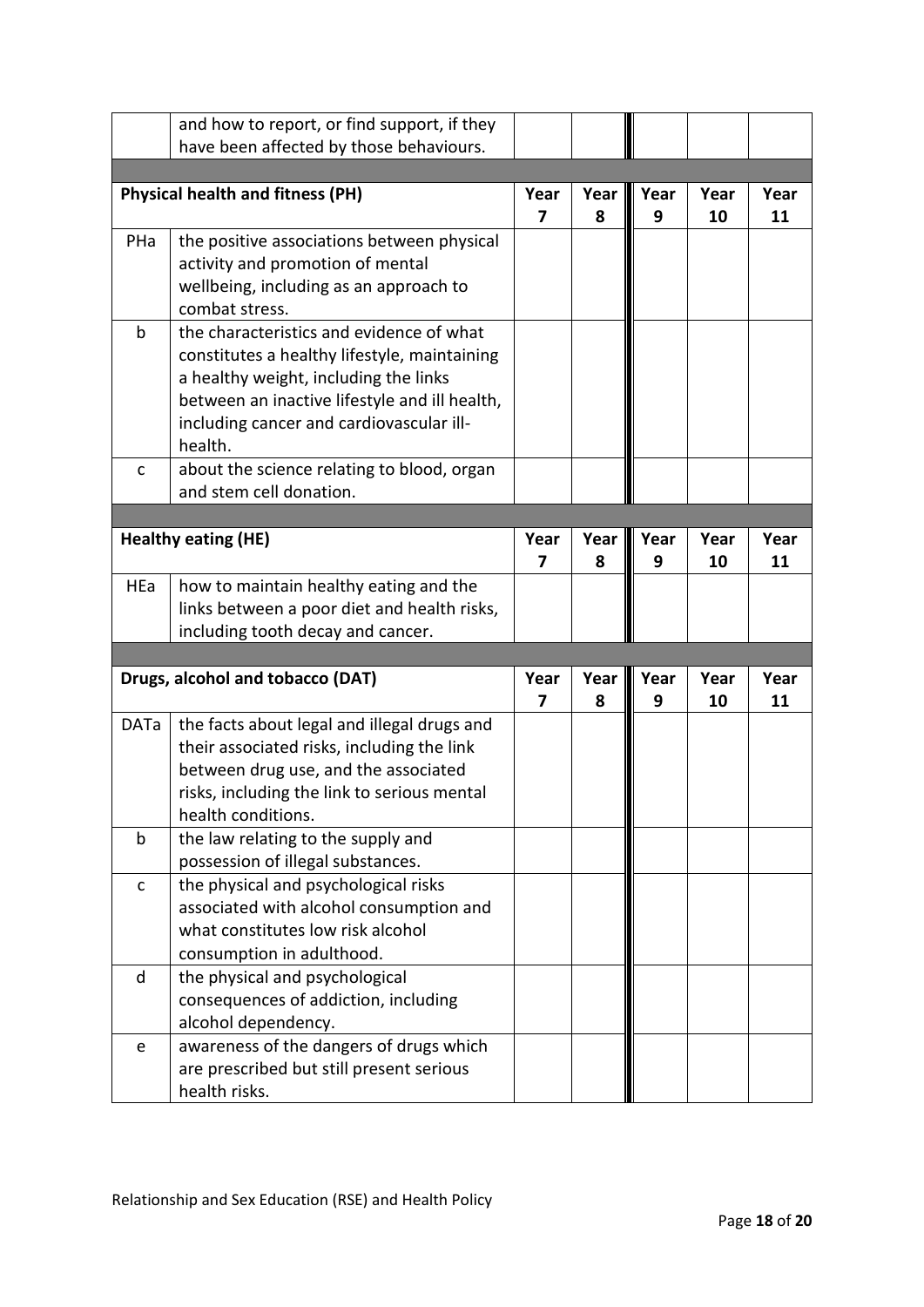| $\mathsf{f}$                          | the facts about the harms from smoking      |      |      |      |      |      |
|---------------------------------------|---------------------------------------------|------|------|------|------|------|
|                                       | tobacco (particularly the link to lung      |      |      |      |      |      |
|                                       | cancer), the benefits of quitting and how   |      |      |      |      |      |
|                                       | to access support to do so.                 |      |      |      |      |      |
|                                       |                                             |      |      |      |      |      |
| <b>Health and prevention (HP)</b>     |                                             | Year | Year | Year | Year | Year |
|                                       |                                             | 7    | 8    | 9    | 10   | 11   |
| HPa                                   | about personal hygiene, germs including     |      |      |      |      |      |
|                                       | bacteria, viruses, how they are spread,     |      |      |      |      |      |
|                                       | treatment and prevention of infection, and  |      |      |      |      |      |
|                                       | about antibiotics.                          |      |      |      |      |      |
| $\mathsf b$                           | about dental health and the benefits of     |      |      |      |      |      |
|                                       | good oral hygiene and dental flossing,      |      |      |      |      |      |
|                                       | including healthy eating and regular check- |      |      |      |      |      |
|                                       | ups at the dentist.                         |      |      |      |      |      |
| $\mathsf{C}$                          | (late secondary) the benefits of regular    |      |      |      |      |      |
|                                       | self-examination and screening.             |      |      |      |      |      |
| d                                     | the facts and science relating to           |      |      |      |      |      |
|                                       | immunisation and vaccination.               |      |      |      |      |      |
| e                                     | the importance of sufficient good quality   |      |      |      |      |      |
|                                       | sleep for good health and how a lack of     |      |      |      |      |      |
|                                       | sleep can affect weight, mood and ability   |      |      |      |      |      |
|                                       | to learn.                                   |      |      |      |      |      |
|                                       |                                             |      |      |      |      |      |
| <b>Basic first aid (BFA)</b>          |                                             | Year | Year | Year | Year | Year |
|                                       |                                             | 7    | 8    | 9    | 10   | 11   |
| <b>BFAa</b>                           | basic treatment for common injuries.        |      |      |      |      |      |
| b                                     | life-saving skills, including how to        |      |      |      |      |      |
|                                       | administer CPR.                             |      |      |      |      |      |
| $\mathsf{C}$                          | the purpose of defibrillators and when one  |      |      |      |      |      |
|                                       | might be needed.                            |      |      |      |      |      |
|                                       |                                             |      |      |      |      |      |
| <b>Changing adolescent body (CAB)</b> |                                             | Year | Year | Year | Year | Year |
|                                       |                                             | 7    | 8    | 9    | 10   | 11   |
| CABa                                  | key facts about puberty, the changing       |      |      |      |      |      |
|                                       | adolescent body and menstrual wellbeing.    |      |      |      |      |      |
| $\mathsf b$                           | the main changes which take place in        |      |      |      |      |      |
|                                       | males and females, and the implications     |      |      |      |      |      |
|                                       | for emotional and physical health.          |      |      |      |      |      |